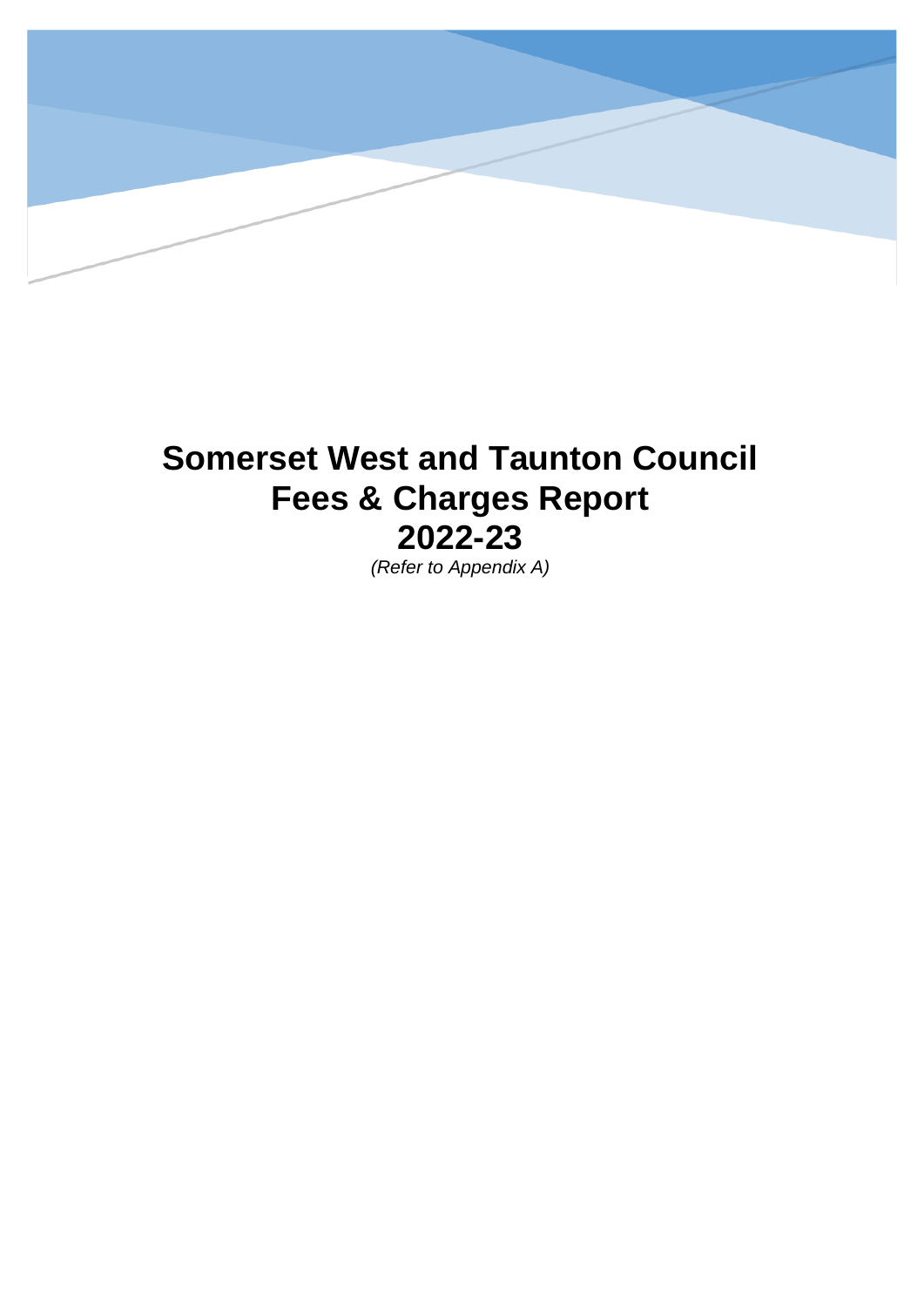## **Table of Contents**

|                                                          | 11 |
|----------------------------------------------------------|----|
|                                                          |    |
|                                                          |    |
|                                                          |    |
|                                                          |    |
|                                                          |    |
|                                                          |    |
| Court Fees (Council Tax and Business Rates) (Table 5) 13 |    |
|                                                          |    |
|                                                          |    |
|                                                          |    |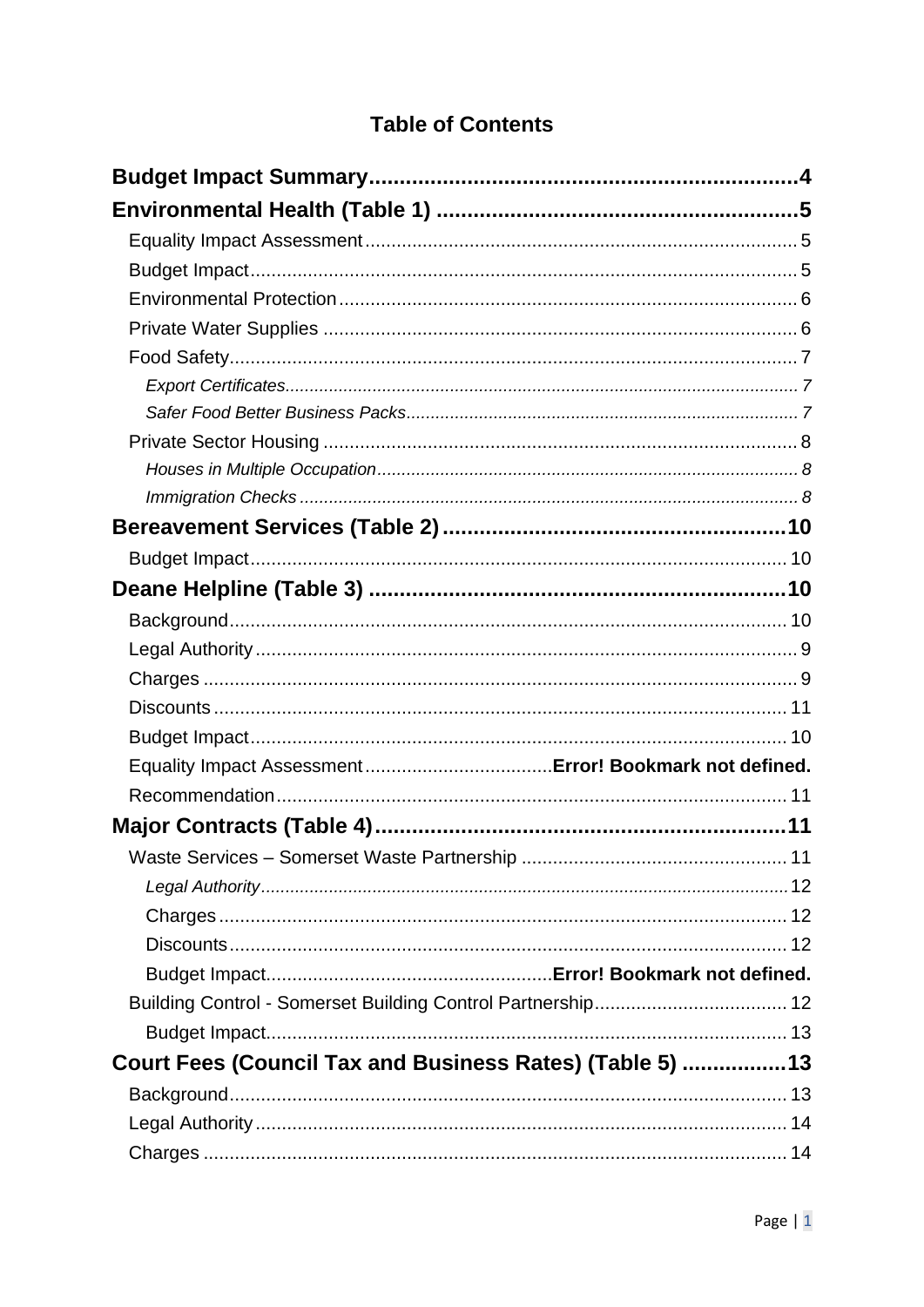| Housing (HRA) Non Dwelling Rent Setting and Service Charges |  |
|-------------------------------------------------------------|--|
|                                                             |  |
|                                                             |  |
|                                                             |  |
|                                                             |  |
|                                                             |  |
|                                                             |  |
|                                                             |  |
|                                                             |  |
|                                                             |  |
|                                                             |  |
|                                                             |  |
|                                                             |  |
|                                                             |  |
|                                                             |  |
|                                                             |  |
|                                                             |  |
|                                                             |  |
|                                                             |  |
|                                                             |  |
|                                                             |  |
|                                                             |  |
|                                                             |  |
|                                                             |  |
|                                                             |  |
|                                                             |  |
|                                                             |  |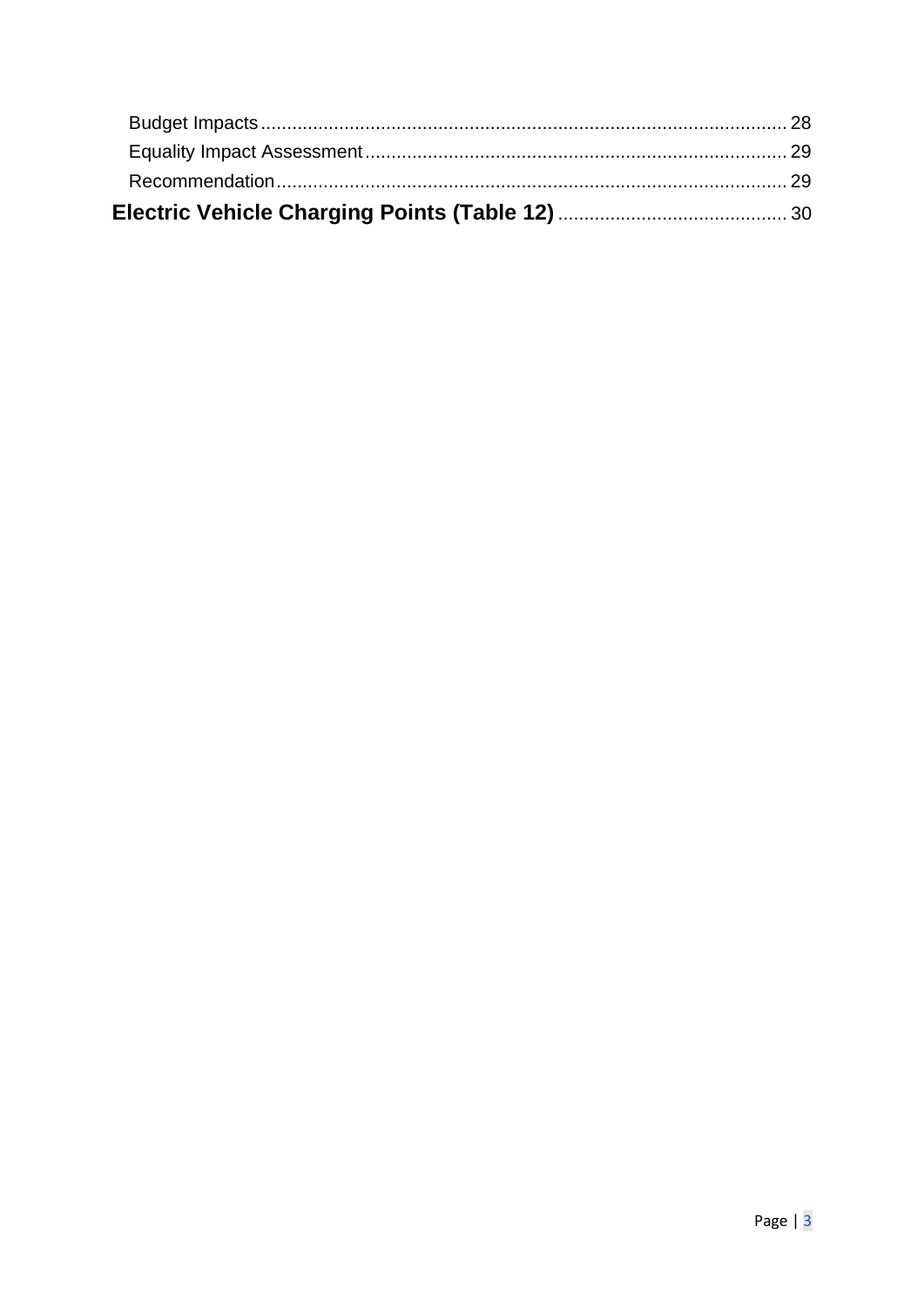# **Budget Impact Summary**

This section provides a summary of the estimated changes to budgeted income within each service area that provides services for which fees and charges are payable by customers.

Please refer to the relevant Service area of the report under the Budget Impact section for further information.

| <b>GF Service Area</b>                      | <b>Proposed Income Budget</b><br>Increase 2022/23 (£) |
|---------------------------------------------|-------------------------------------------------------|
| <b>Environmental Services</b>               | 9,590                                                 |
| <b>Bereavement Services</b>                 | 55,760                                                |
| Deane Helpline                              | 49,630                                                |
| <b>Major Contracts</b>                      | 0                                                     |
| Court Fees (Council Tax and Business Rates) | 37,000                                                |
| <b>Watchet and Minehead Harbours</b>        | 450                                                   |
| Open Spaces                                 | 3,900                                                 |
| <b>Local Land Charges</b>                   | 0                                                     |
| Licensing                                   | 0                                                     |
| Planning                                    | 0                                                     |
| <b>Electric Vehicle Charging Points</b>     | 0                                                     |
| TOTAL                                       | 156,330                                               |

The Draft Budget for 2022/23 includes a provisional estimate of £100k additional income arising from changes in Fees and Charges from April 2022 (per the Financial Strategy approved in July 2021). Final budget estimates will be updated to reflect the estimated impact in line with this report. As the table above shows the total additional income to the General Fund that can be included in the Final Budget is £156,330.

The proposed increases in the HRA fees and charges have been included with the proposed budget position for the HRA.

| <b>Housing Revenue Account</b> | <b>Proposed Income Budget Increase</b><br>2022/23 (£) |  |
|--------------------------------|-------------------------------------------------------|--|
| <b>HRA Service Charges</b>     | 257,620                                               |  |
| <b>TOTAL</b>                   | 257,620                                               |  |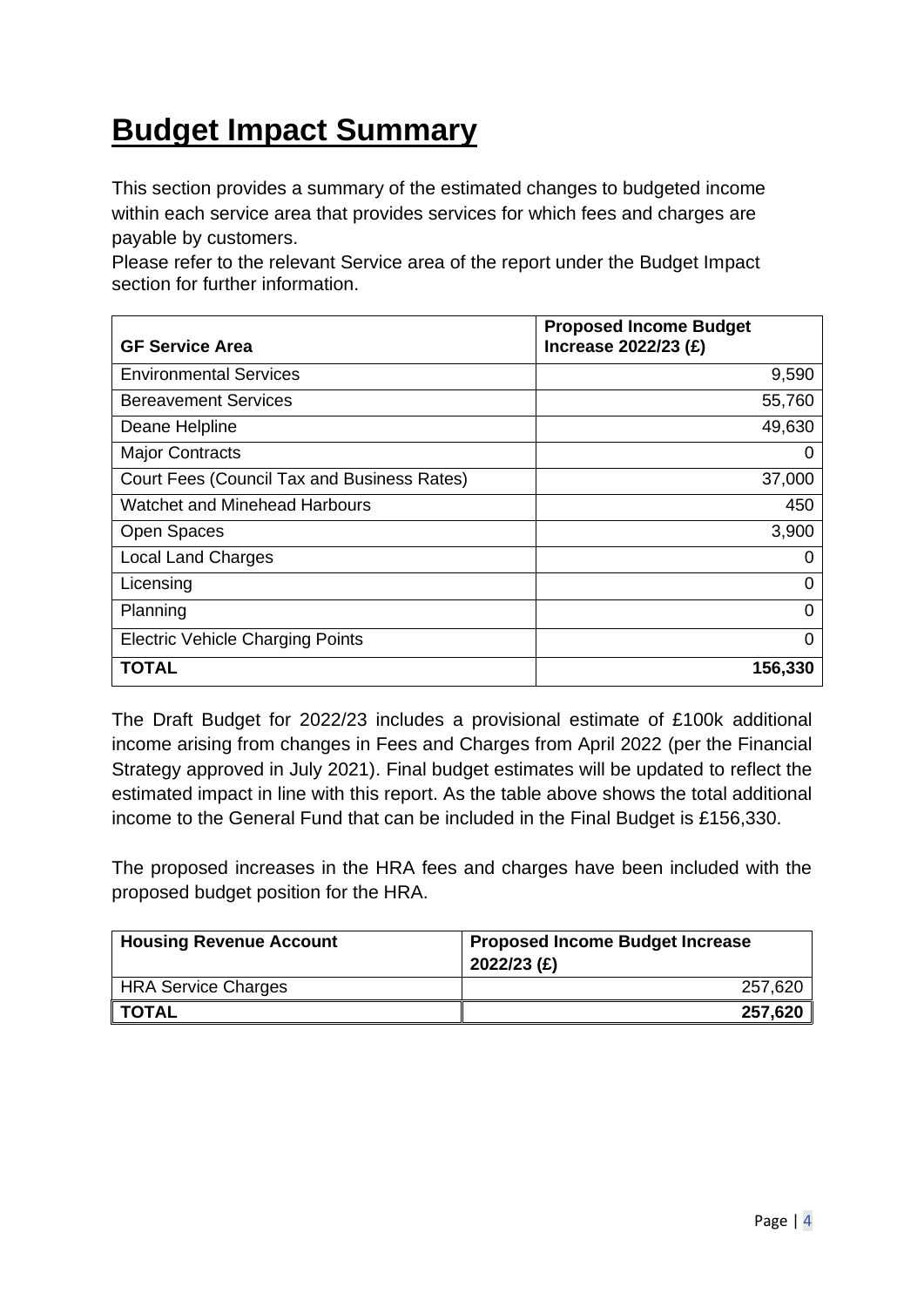# **Environmental Health (Table 1)**

This report looks at all areas of the Environmental Health service and reviews the current fees and charges associated with delivering the service.

**The fees are based on the full cost recovery model used by Land Charges and Licensing teams for a number of years and under pinned by the Local Government Association 'Open for Business – LGA guidance on locally set license fees' 2017.**

The following services in Environmental Health incur charges:

- 1. Environmental Protection businesses carrying out activities that could potentially cause emissions to air, land or water may need to hold an Environment Permit under the Environmental Permitting (England and Wales) Regulations 2010. Annual subsistence fees are payable each year. Fees are set by DEFRA and can be found on the DEFRA website.
- 2. Private Water Supplies the council has a general duty under the Water Industry Act 1991 to take all steps appropriate for keeping itself informed about the wholesomeness and sufficiency of drinking waters in the district. This is carried out through risk assessments and sampling on a 5-year rolling programme.
- 3. Food Safety charges include those for a Food Hygiene Rating Scheme Rescore inspection, Export Certificates, and the provision of a printed copy of the Safer Food Better Business Pack.
- 4. Private Sector Housing these include charges for Houses in Multiple Occupation (HMO) license applications and renewals, Immigration checks and notices served under the Housing Act 2004.

## **Equality Impact Assessment**

There are no proposed changes to the charging policy, therefore No Equality Impact Assessment is required.

## **Budget Impact**

There is a small, estimated increase in income across these services because of income not achieved during 2021/2022 and following the COVID pandemic.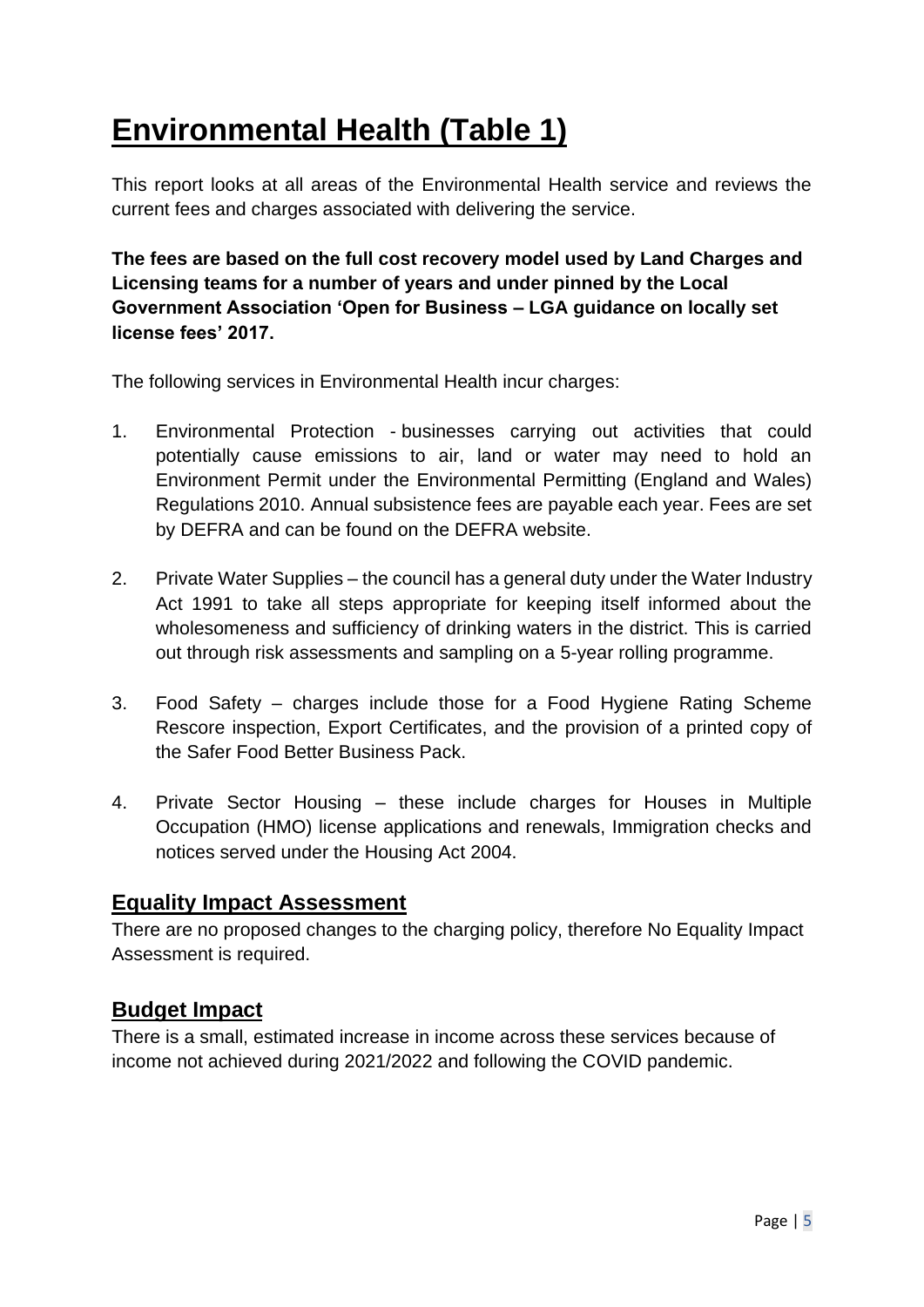## **Environmental Protection**

Somerset West and Taunton Council has a duty under the Environmental Permitting (England and Wales) Regulations 2010 to administer a permitting regime for businesses carrying out activities that could potentially cause emissions to air, land or water and require an Environment Permit. Fees are applicable and conditions are attached to any permit. Fees are set by DEFRA and can be found on the DEFRA website.

There are also requests for information which fall outside of the Freedom of Information Act 2000 and the Environmental Information Regulations 2004 for which we make a charge. These requests are for environmental information, including requests from solicitors, searches for contaminated land, etc.

#### **Private Water Supplies**

Somerset West and Taunton Council has a duty under the Water Industry Act 1991 to take all steps appropriate for keeping itself informed about the wholesomeness and sufficiency of drinking water supplies in the district, including any private water supply.

A private water supply is any water supply which is not provided by the local water undertaker or company and which is not a "mains" supply.  It includes water intended for human consumption, used for domestic purposes, such as for drinking, washing, food preparation, heating, and sanitary purposes.

The Regulations or "The Private Water Supplies (England) (Amendment) Regulations 2018" place a requirement on the local authority to risk assess and carry out water quality inspections to all supplies except those to single domestic dwellings.

"The Private Water Supplies (England) (Amendment) Regulations 2018" removed the maximum fees which could be charged for delivering the private water supply service and requires the fee is the reasonable cost of providing the service.

We charge a flat fee for risk assessments and sampling visits that ensures the customer knows the charge for the service up front and makes the administration of the service easier. Further charges are applied where supplies fail to meet required standards and revisits are undertaken, this will depend on the nature of the failure and the laboratory tests required.

We are also introducing a new charge for non-statutory requests for risk assessments or sampling of supplies. These are often requested by solicitor as a result of a house sale and will incur an additional charge above the standard rate as a result of additional analysis costs and the work being outside of our routine work plan.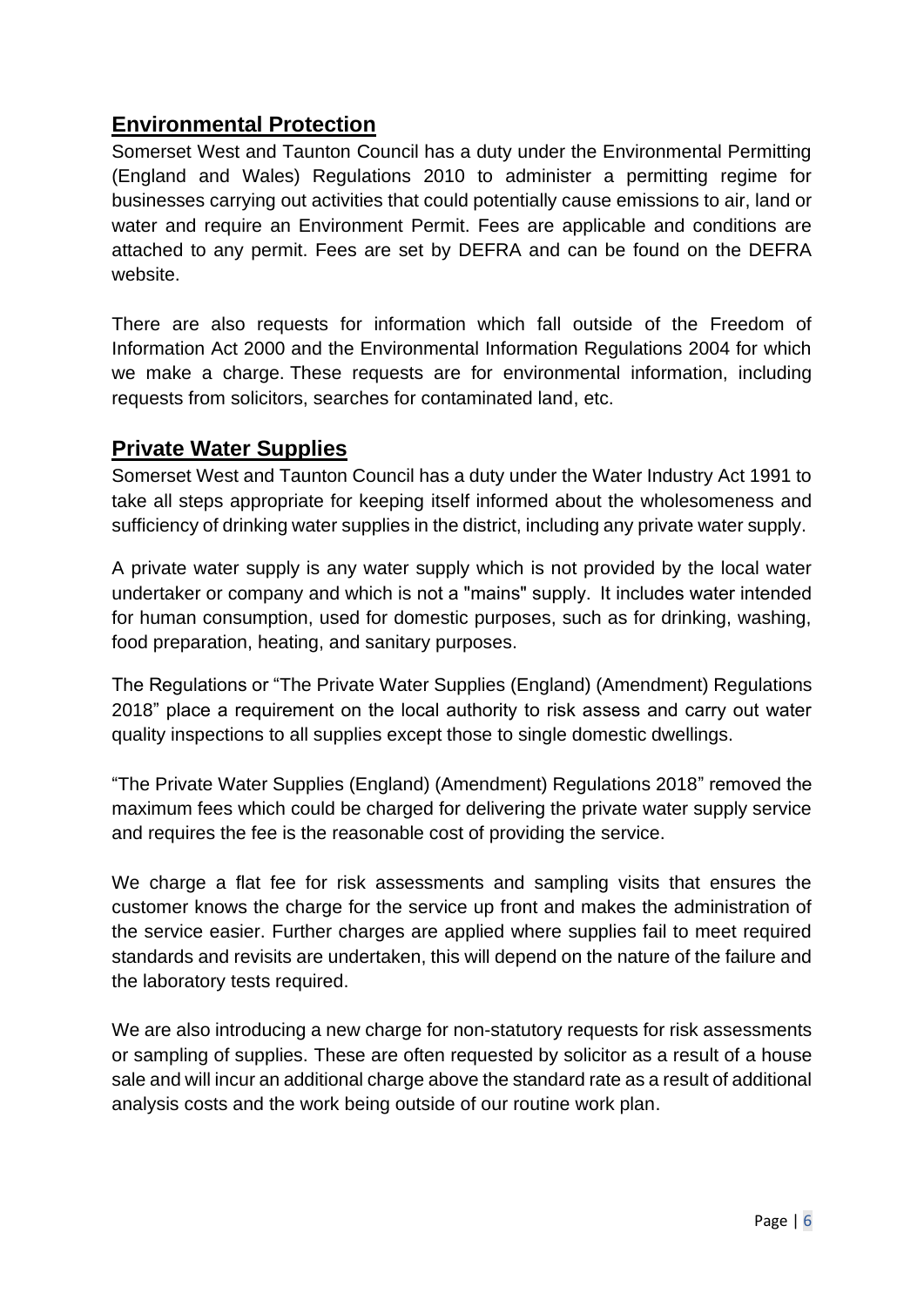## **Food Safety**

#### **National Food Hygiene Rating Scheme – Request for a Rescore**

The National Food Hygiene Rating Scheme (FHRS) is to allow consumers to make informed choices about the places they eat or shop for food and, through these choices, encourage businesses to improve their hygiene standards.

A food hygiene rating is assessed by an officer from Environmental Health at a scheduled food hygiene inspection. Those food businesses that fail to achieve the highest rating of "5" may be disappointed and so often carry out any works required immediately so that they can improve their score and regain their commercial advantage (or minimise their disadvantage). They can request a rescore which requires an officer to return to re-assess their premises and rescore.

The Food Standards Agency have confirmed that local authorities can fully recover the costs of re-inspections made at the request of the food business operator to reassess the food hygiene rating.

#### **Export Certificates**

Somerset West and Taunton Council can issue Export Health Certificates (EHC) upon request to a food business that wishes to export foodstuffs. Certificates are provided to assist the local exporter in meeting food safety requirements of the destination country.

The certificate does not vouch for the safety of an individual batch or consignment of food but instead states that the food being exported has been produced and/or stored in food premises that are subject to Somerset West and Taunton's jurisdiction and have been subject to food safety inspections and intervention in accordance with UK legislation and the Food Law Code of Practice.

As such a reasonable fee may be charged to produce an EHC under the Localism Act 2011.

#### **Safer Food Better Business Packs**

All food businesses are legally required to have a documented Food Safety Management System. The Food Standards Agency produce Safer Food Better Business (SFBB) which can be downloaded from their website.

SFBB is a written food safety management system and the completion and implementation of this pack ensures compliance and ultimately an improved FHRS score. Many food businesses do not have the facilities to print a copy of SFBB so Somerset West and Taunton facilitate this by printing out and posting the most up to date packs to food business operators.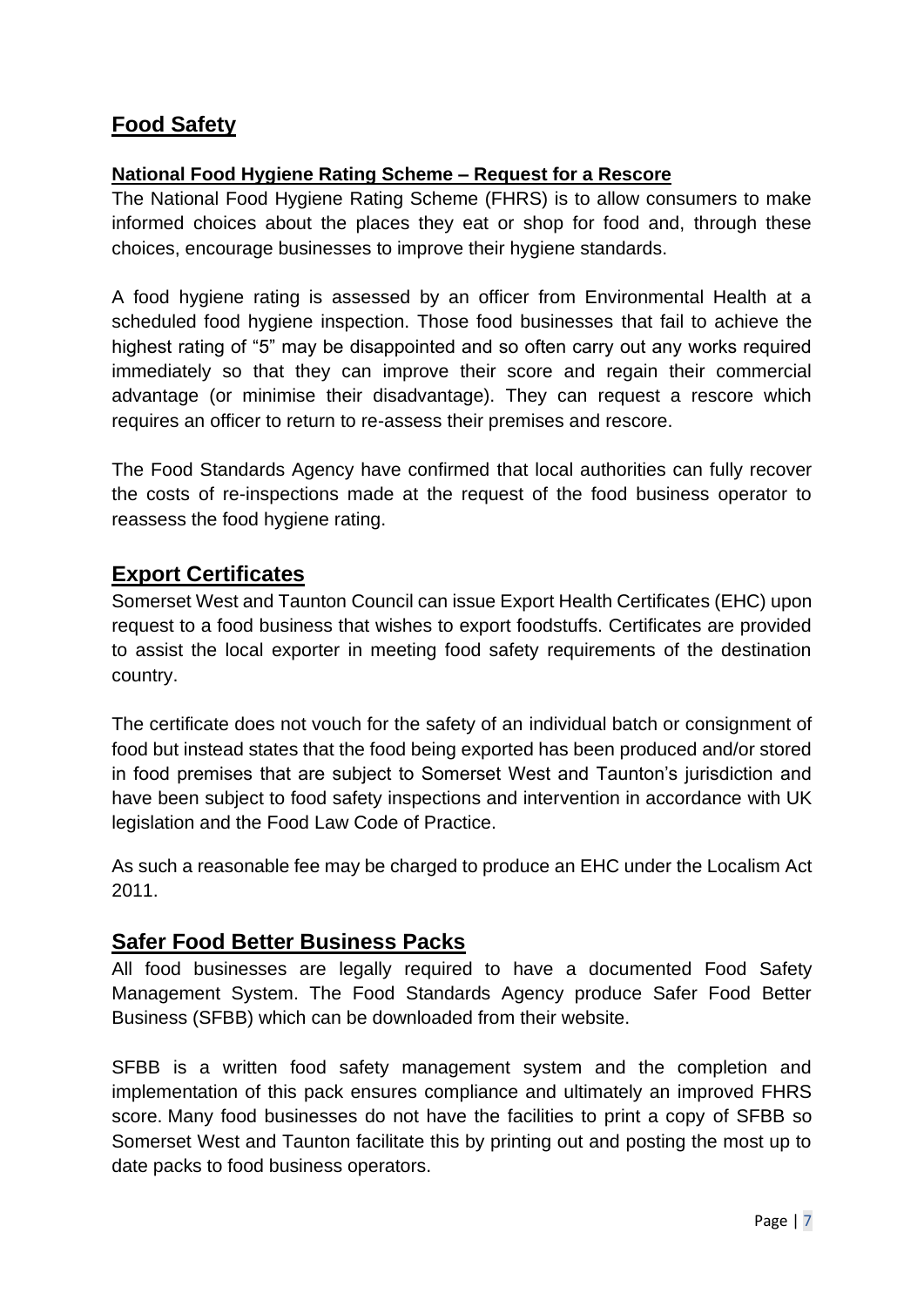## **Private Sector Housing**

#### **Houses in Multiple Occupation**

Licensable Houses of Multiple Occupation (HMOs) are defined as a dwelling comprising of three or more storeys that is occupied by five or more people, living as two or more separate households, and where the occupiers share some basic amenities such as washing and/or cooking facilities.

The reason there is a licensing requirement for this group of HMO's is that they present the highest risk to occupiers and therefore need to have additional controls and standards.

The Housing Act 2004 makes provision for local authorities to recover their costs associated with operating an HMO licensing scheme. There is no upper limit on the maximum fee that can be charged but local authorities are not allowed to make a profit, and the fees charged must be reasonable and proportionate.

The fees are in two parts:

Part 1 covers the cost of processing, administration, and validation of the application, including initial inspection (so up to and including issuing the licence).

Part 2 of the fee comprises a contribution towards the running costs of the scheme and exercising other licensing functions, including compliance and enforcement of licences issued (so post the licence being issued).

Both parts of the fees can be paid at the point of application but part 2 is refundable if the license is refused.

New HMO license applications and renewals will also be subject to a 10% discount of the licence fee if they are members of a professional organisation such as the National Landlords Association or the Residential Landlords Association. This is to acknowledge the landlord's membership and it is anticipated that through being a member of one of these associations the standards within their properties should be high.

#### **Immigration Checks**

We have a fast track immigration check service which is a discretionary service. The standard service would be an inspection within 10 working days and the fast track service/inspection typically within 3 or 5 working days.

This can be attractive were the applicant needs the immigration checks carried out quickly so as not to delay the arrival of an individual. The additional fee would be levied as the application would be processed ahead of other priorities.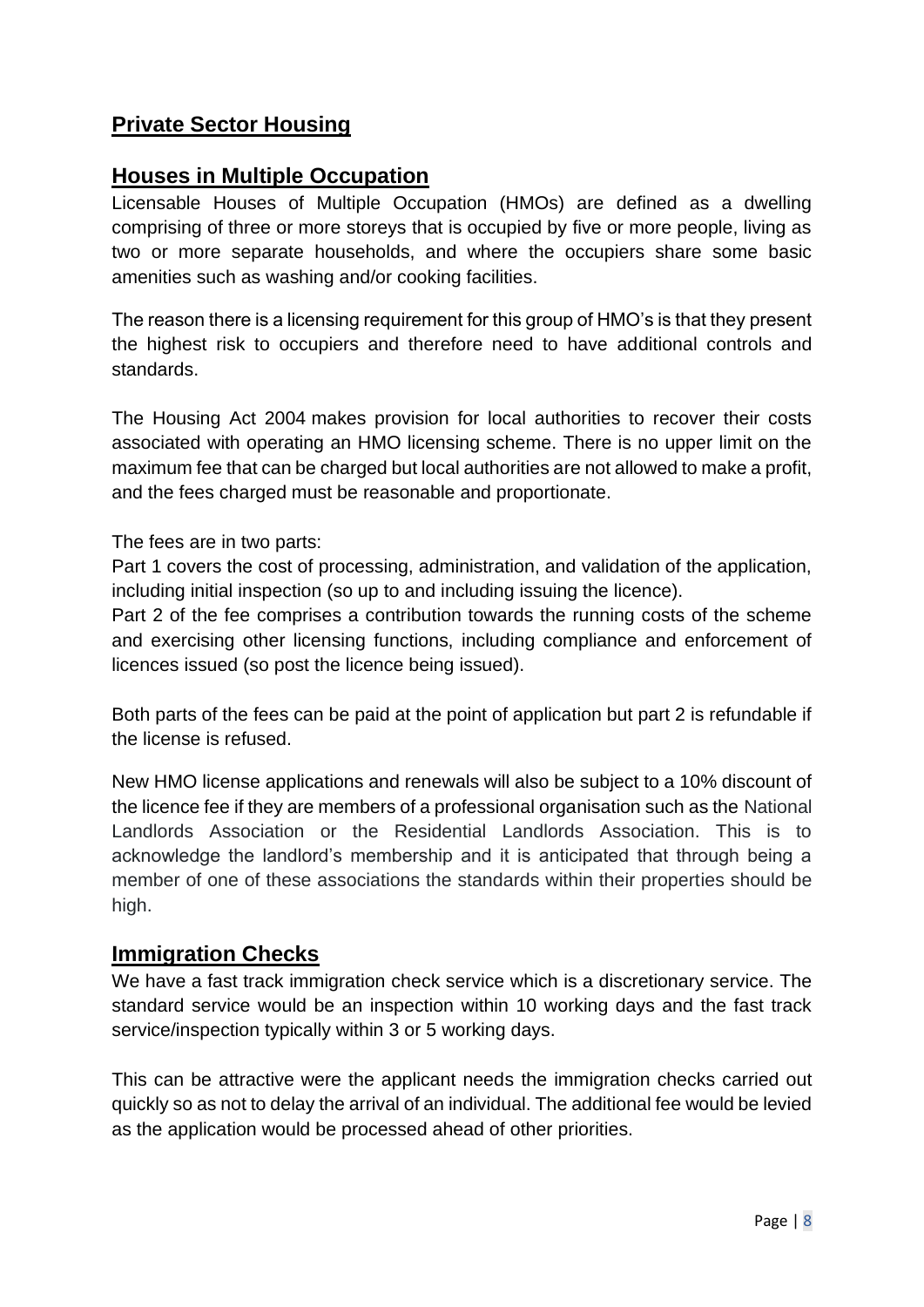If an immigration check application is refused an officer's hourly rate for any requests for re-inspections received within 12 months relating to the same request will be charged. This will ease the burden on the applicant.

#### **Notices**

Part 1, chapter 5 section 49 of the Housing Act 2004 grant the power to charge for all the following notices:

- Improvement Notice
- Hazard Awareness Notice
- Prohibition Order
- Emergency Prohibition Order
- Demolition Order
- Emergency Remedial Action Notice recovery of expenses incurred in taking this action.

All notices and order are charged at a flat rate with an additional fee for every individual unit. This would reflect the additional work required in the serving of a notice or order on larger properties such as HMOs.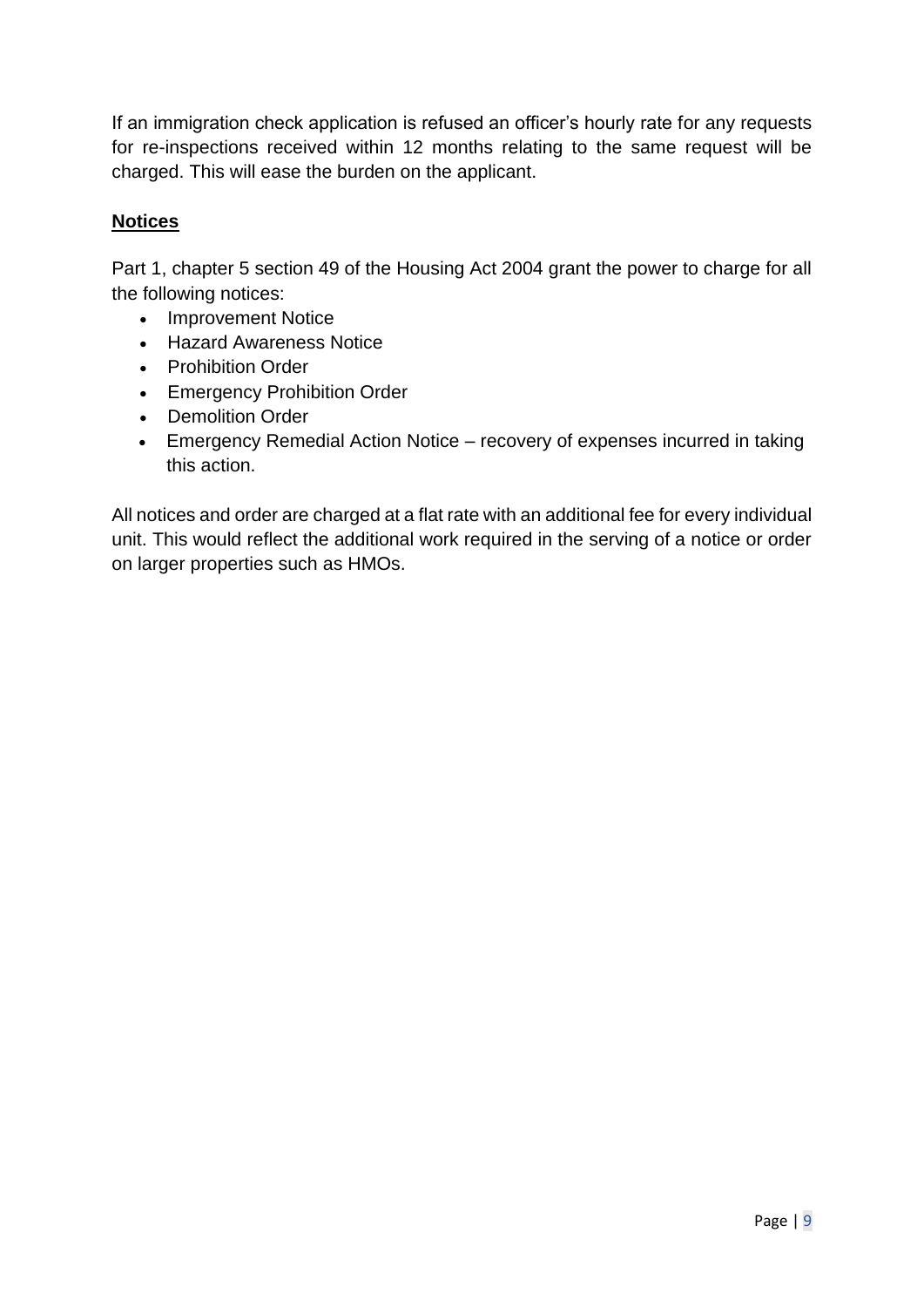## **Bereavement Services (Table 2)**

This report sets out the proposed table of fees and other charges, the payment of which may be demanded under Section 9 of the Cremation Act 1902, by Somerset West and Taunton Council for the cremation of human remains.

It is proposed to increase fees and other charges by an average 3% (rounded up).

#### **Equality Impact Assessment**

There are no proposed changes to the charging policy, therefore No Equality Impact Assessment is required.

#### **Budget Impact**

The proposed increases in existing fees would increase the income budget by approximately £55,760.

## **Deane Helpline (Table 3)**

#### **Background**

The Deane Helpline Service provides community alarms, 24 hour monitoring, installation and emergency response services to over 2,900 vulnerable people all over the Somerset West and Taunton area and to partner organisations further afield, Overall, there are approximately 13,000 connections to the service.

## **Legal Authority**

The Deane Helpline services are discretionary, and charges are made using discretionary charging powers under Section 93 of the Local Government Act 2003. The aim of setting the charges is to strike a balance between full cost recovery in order to break even as a service and consider how charges compare to competitors.

#### **Charges**

Annual price increases for Deane Helpline are based on the rate of CPI and other factors that affect the costs of delivering the service. The CPI rate as advised by the S151 Officer is 3.2%. To allow for increases in pension costs and in changes to the operational delivery of the service an additional 2% increase is necessary to recover the full cost of the service. This brings the overall increase necessary to 5.2%

| Provider                            |        |        |             | Installation Charge Weekly Charge Total 1st year costs Emergency Response |
|-------------------------------------|--------|--------|-------------|---------------------------------------------------------------------------|
| Forestcare - With Response          | £ο     | £13.08 |             | £717.60 Yes (Max 12 callouts)                                             |
| <b>Progress Lifeline</b>            | £o.    | £5.77  | £300.00 Yes |                                                                           |
| Poole Lifeline                      | E30    | £6.16  | £350.32 Yes |                                                                           |
| Deane Helpline                      | £40.00 | £6.36  | £370.72 Yes |                                                                           |
| Your Homes Newcastle - Now Ostara   | £0     | £6.41  | £333.20 Yes |                                                                           |
| Sedgemoor Careline                  | £40    | £5.70  | £336.40 Yes |                                                                           |
| Magna West Somerset (Housing Assoc) | £o.    | £4.61  | £240.00 Yes |                                                                           |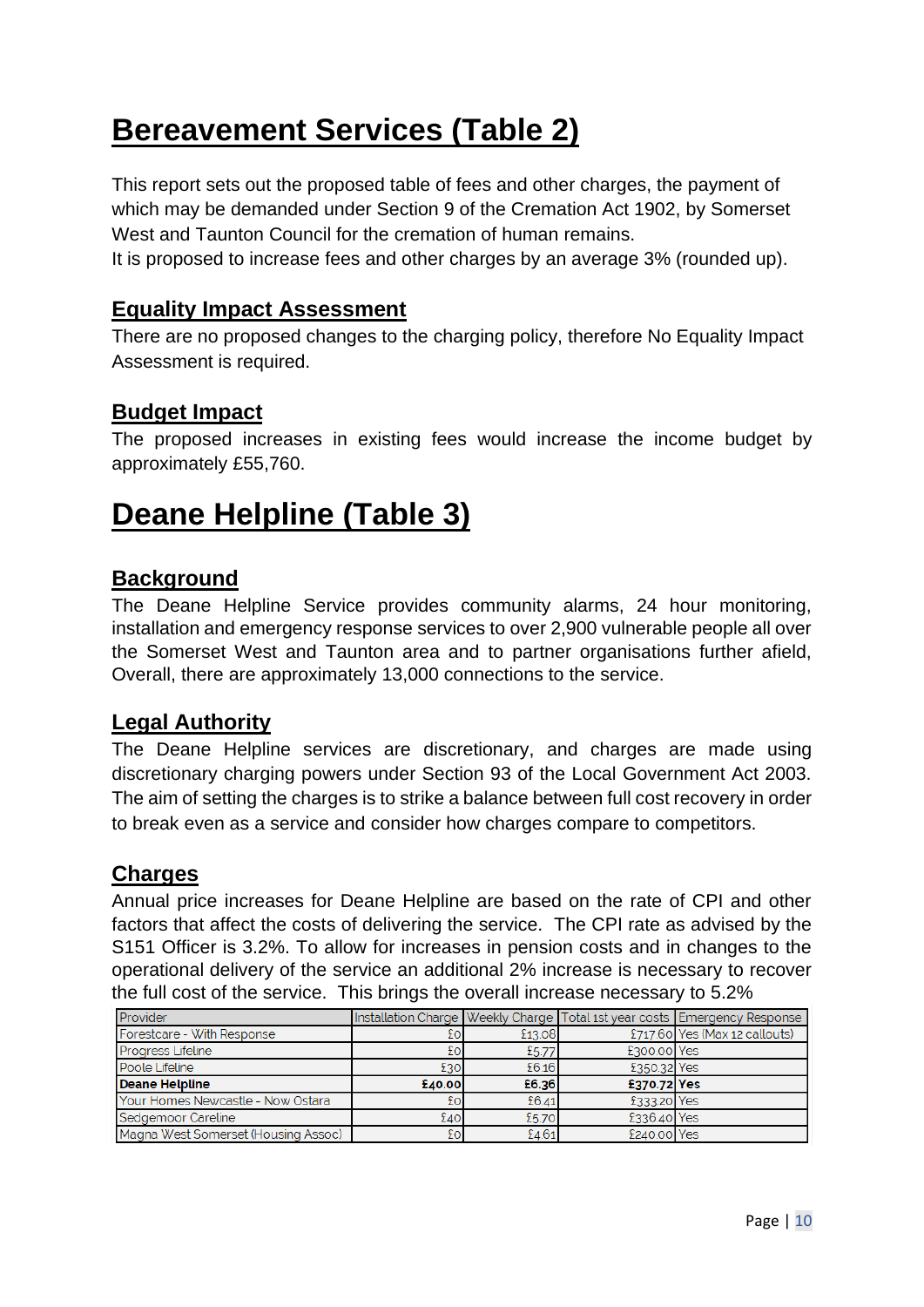The current charge for private customers is £6.36 per week and the proposal is to increase this charge by 5.2% to £6.69 per week. Installation fees, Telecare Sensor charges and Contact Service Call charges would remain unchanged.

Leasehold customers are currently charged £3.09 per week; the proposal is to increase this charge by 5.2% to £3.25 per week.

Should our competitors introduce an expected 5.2% increase our position will remain consistent. Deane Helpline provides a high-quality service, so this is consistent with the market and still represents very good value for money.

## **Discounts**

No discounts are available; all private paying customers pay the same.

Supported and Extra Care Council tenants are charged directly from SW&T Housing for rent and lifelines provided as part of their tenancy. This charge is based on the Service Level Agreement between Deane Helpline and SW&T Housing. The charge reflects the economies of scale of one internal recharge between services as opposed to individual bills to many customers.

External contracts are priced according to their number of connections, their annual increases are stipulated by contract.

#### **Budget Impact**

Income from private and council customers will increase by approximately £32.4k p.a. Income from Leasehold customers will increase by approximately £720 p.a.

#### **Equality Impact Assessment**

See Appendix B.

## **Recommendation**

It is recommended that the charge for Private paying customers increases to £6.69 per week.

It is recommended that the charge for Leasehold tenants increases to £3.25 per week.

## **Major Contracts (Table 4)**

## **Waste Services – Somerset Waste Partnership**

This relates to the optional elements of the waste services provided by Somerset West and Taunton through the Somerset Waste Partnership.

Traditionally all partners set their fees in a universal fashion, the Senior Management Group of Somerset Waste Partnership and the Partnership Board have considered the costs associated with these services and believe that this still represents a good value for money service for those that chose to use it but propose no increase for 2022/23. Customers continue to have a choice over who supplies these waste removal services as there is no requirement on them to purchase this from SWP.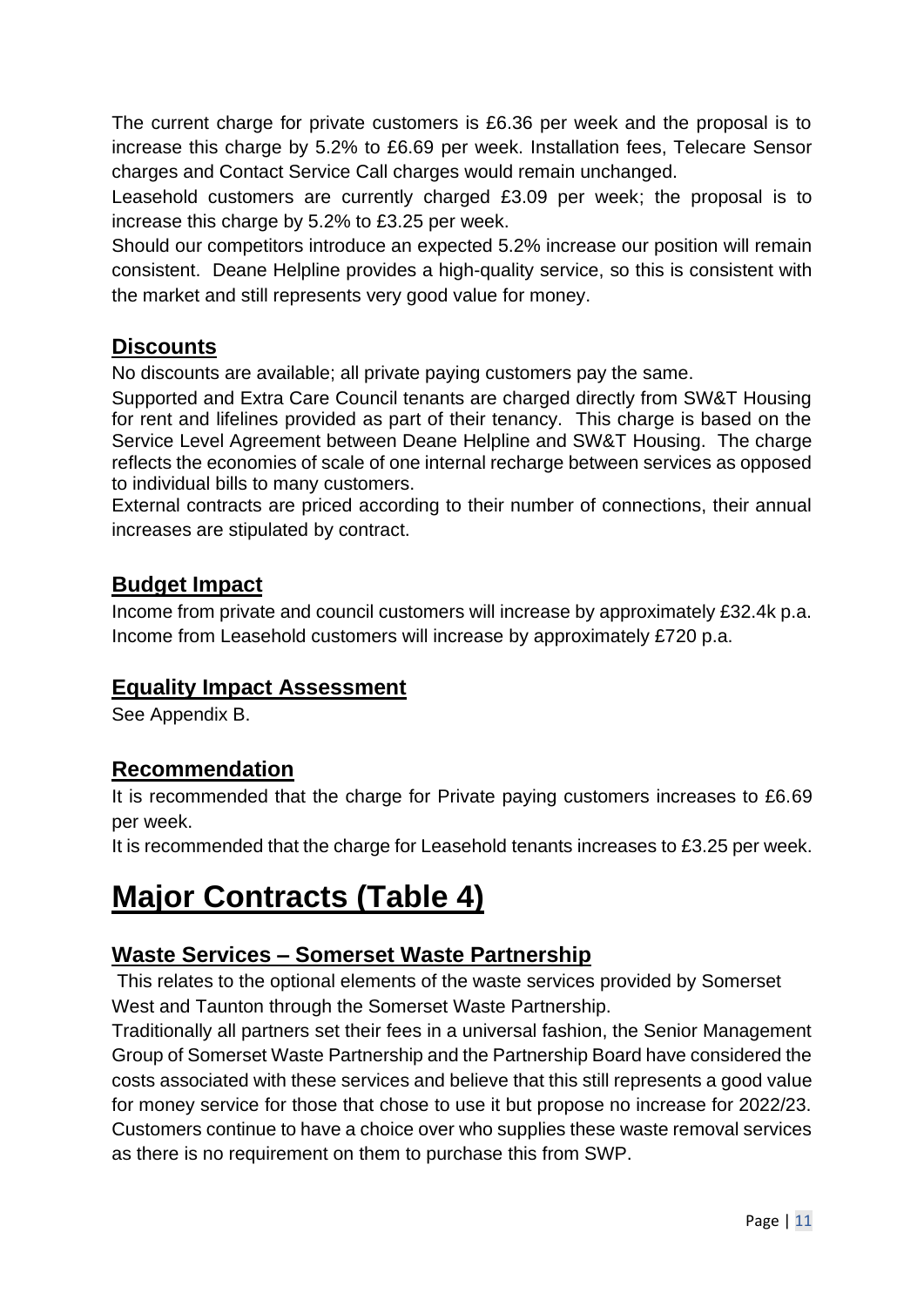## **Legal Authority**

- These are discretionary services leaving customers with choice.
- The charge for this service is recommended collectively by the partnership.
- The charges proposed reflect the position of no subsidy from the Council.

#### **Charges**

Green waste collections and bulky items are classified as non-business for VAT purposes and as such no vat is payable on these services.

- All customers have a 12-month rolling service for the 22/23 subscription.
- A zero increase has been proposed for charges for 22/23.
- The table below is consistent with the other Somerset districts proposed pricing and was supported by the Somerset Waste Partnership Board on the 24th September 2021.

#### **Discounts**

There are no discounts provided through this service.

#### **Building Control - Somerset Building Control Partnership**

The Somerset Building Control Partnership (SBCP) Committee agreed the fees and charges in recognition of the need for growth and the effects on inflation. The Committee considered the scheme of charges for 2022/23 and their contribution in placing the service in the strongest possible position to remain an efficient service provider.

Regulations allow for the setting of charges in respect of the main application types to cover processing of applications and inspection of works on site and for chargeable advice. Charges relate directly to the recovery of costs incurred in providing the Building Regulations chargeable services on a project by project basis and the local authority are not permitted to make a profit on this element of its operation over a rolling programme which was nominally three years.

The charges agreed were:

- 1. Increase of 2.5% on fees and charges for 2022/23.
- 2. Increase fees annually in line with inflation figures determined by the Construction Output Price Indices (OPI's)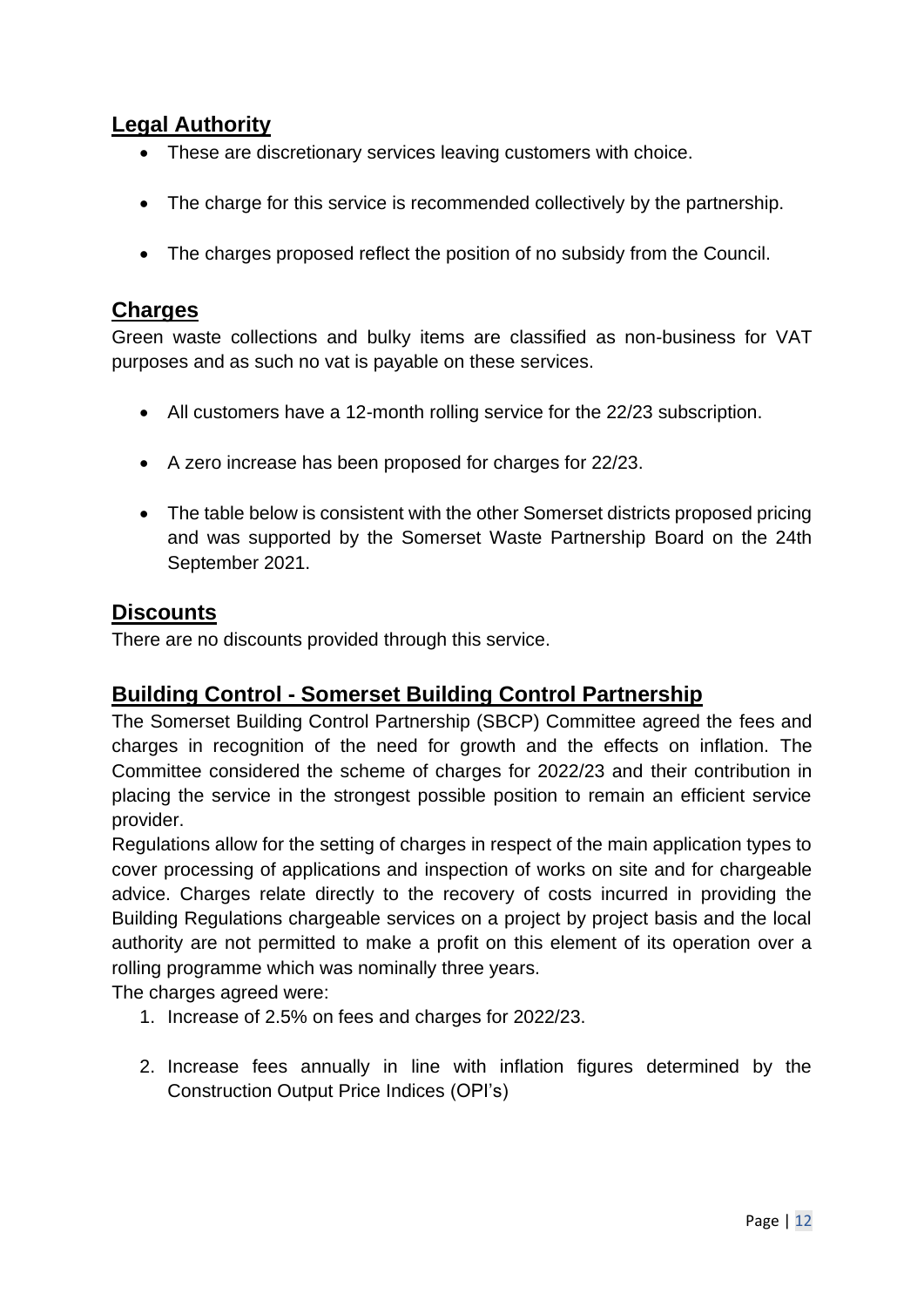3. Customers would be advised in advance of the introduction of the charge. The schedule of charges and the service standards would be published on the web site.

Fees are calculated according to the type of work required and the cost of the work being undertaken:

<https://somersetbcp.sedgemoor.gov.uk/article/3835/Fee-Calculator> The updated fees will be uploaded on the SBCP web pages for the new FY.

## **Equality Impact Assessment**

There are no proposed changes to the charging policy, therefore No Equality Impact Assessment is required.

## **Budget Impact**

The partnership operates on a 5year business plan, any surplus or deficit remains in the partnership.

## **Court Fees (Council Tax and Business Rates) (Table 5)**

## **Background**

Council Tax is a charge to owners and occupiers of domestic dwellings and Business Rates, sometimes known as Non-Domestic Rates, is a charge on the occupation of a non-domestic property. The Revenue Service bills those liable of the charges and collects the monies due.

Should the bills not be paid in accordance with the instalments on the bill, a reminder is sent. A second reminder/final notice are also issued should the payments not be made. Sometimes, despite these reminders, the bill remains unpaid, in these instances, the Revenues Service will issue a Summons and apply to the Magistrate's Court for a Liability Order.

The amount we charge in Summons costs is reviewed by a Revenues Specialist aided by Finance to agree a figure that it costs the Authority from Final Notice Stage to the award of a Liability Order. These costs factor in all expenditure and included officer time, software costs, customer service recharge, printing, postage, and charges we must pay the Magistrates Court when we issue Summonses. These combined costs are added to the Summons and charged directly to the taxpayer. The detailed breakdown how we arrive at our costs figure is always shown to the Magistrates in the evidence bundle at every court hearing.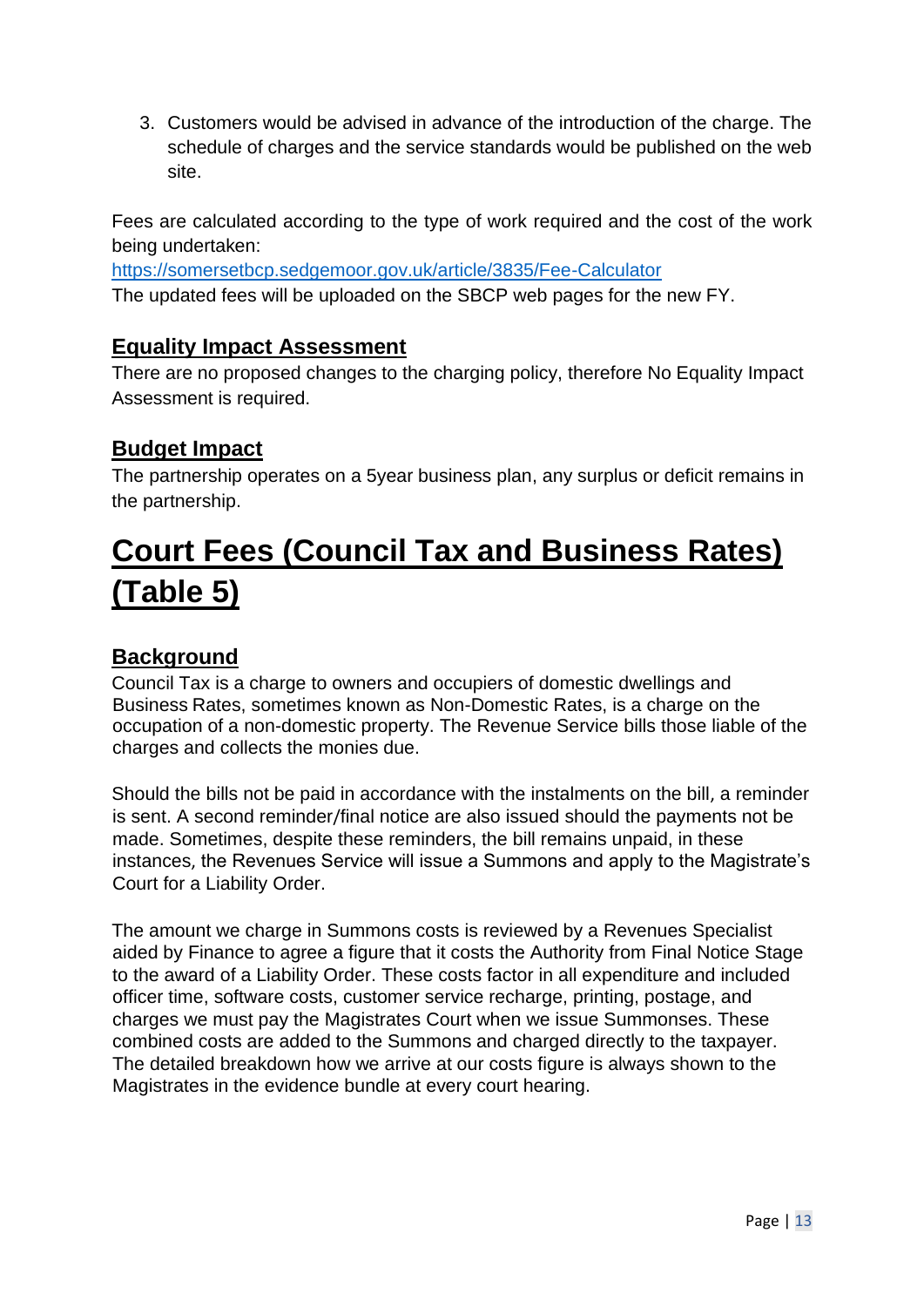## **Legal Authority**

The Council Tax (Administration and Enforcement) Regulations (1992) and The Non-Domestic Rating (Collection and Enforcement) (Miscellaneous Provisions) Regulations 1990 are the two pieces of legislation surrounding the charging of costs incurred by the authority for the issue of a Summons.

#### **Charges**

Following a High Court Case (Nicolson v Tottenham & London Borough of Haringey) there is a requirement to evidence a detailed breakdown of how the costs are calculated. As mentioned above to be transparent this is calculated with Finance and always provided in evidence at our court hearings. Whilst separate charges for Summons issue and obtaining a Liability Order are allowed in statute it is our recommendation to agree a single cost added upon the issue of a Summons.

#### **Discounts**

Discounts are not provided; we only charge what it costs to issue a Summons from Final Notice Stage up to the point of the actual court hearing. We do however withdraw costs in some instances for example if a customer is willing to pay the arrears in full or where vulnerability has been identified.

#### **Budget Impact**

Based on an average of three normal recovery years 2017/2018 & 2019 the estimated increase in Council Tax Court Costs raised in the 2022/2023 budgetary year will be £35k and the increase in NNDR Court Costs raised in 2022/2023 is estimated at £2k.

## **Equality Impact Assessment**

The Income and Arrears Management Policy, to which these fees and charges relate, has been subject to an Equality Impact Assessment.

The costs incurred by the Council in carrying out the actions required prior to and including serving a magistrates' court summons, and the subsequent application for a liability order, are passed on to the those in default, ensuring that those who do pay on time (which will include many who share Protected Characteristics such as disability or older age for example) do not have to subsidise those who do not pay in such a timely manner.

All taxpayers are treated equally in terms of amount of court fees charged where a summons has been served and /or a liability order is obtained, irrespective of their Protected Characteristics. Our Income and Arrears Management Policy does however include a Vulnerability Protocol which seeks to identify vulnerable people and support them in addressing their debt in order that any additional fees and charges are kept to a minimum or avoided entirely.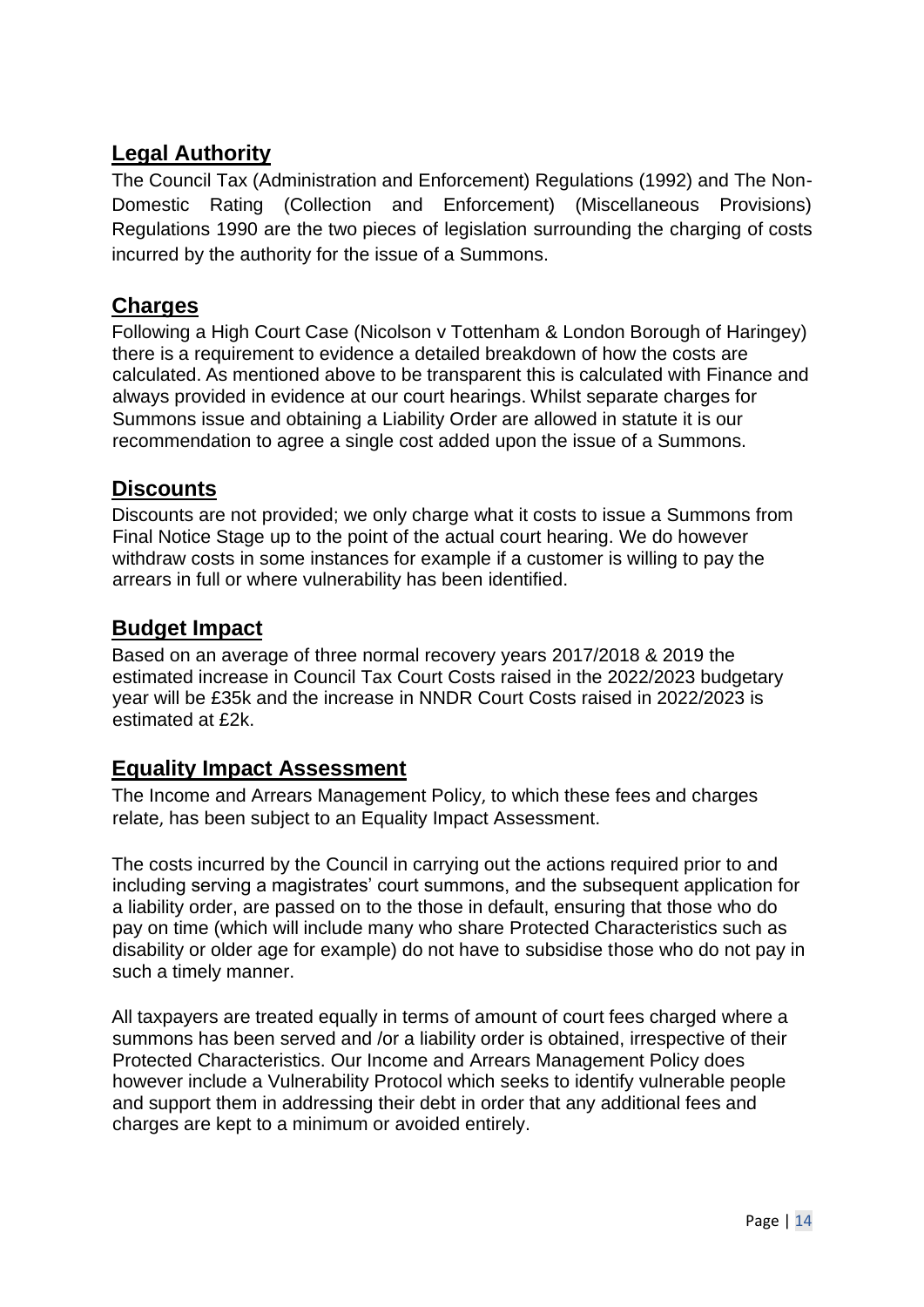The most financially disadvantaged council taxpayers may benefit from the Council Tax Reduction Scheme which can help cover up to 80% of the Council Tax for eligible taxpayers. There are also a range of discounts and exemptions that apply in certain circumstances. In addition, there are categories of certain persons that are to be disregarded when calculating the amount of tax payable, for example a person with severe mental impairment or a person away from home receiving or providing care.

## **Watchet and Minehead Harbours (Table 6)**

Both Harbours struggle to maintain their statutory compliance with the level of funding brought in through the Harbour operation alone.

In recent years Council have invested further financial support into the Harbours at an increase cost to the taxpayer, or by drawing in resources from other services. The goal should be for the Harbours to be self-financing, however the increases required to achieve this would be unsustainable.

The Appendix (Appendix F) identifies the current and proposed charging schedule.

The annual slipway charges represent a considerable discount over the daily or weekly charges.

Slipway fees are not applied for Lifeboat use who have unlimited access for emergency response.

The Sea Scouts remain exempt from the charges.

Anecdotal evidence suggests that our fees are lower than other ports, each port's method of charging is different so being able to create a meaningful comparison is complex. This proposed fee structure does not seek to resolve that situation and further work on comparisons is still required.

The increase in fees will bring new income for the authority, whilst this income should be ring-fenced for the operation of the Harbour it does reduce the general fund contribution made and therefore an improvement in the councils MTFP should be the result.

#### **Equality Impact Assessment**

There are no proposed changes to the charging policy, therefore No Equality Impact Assessment is required.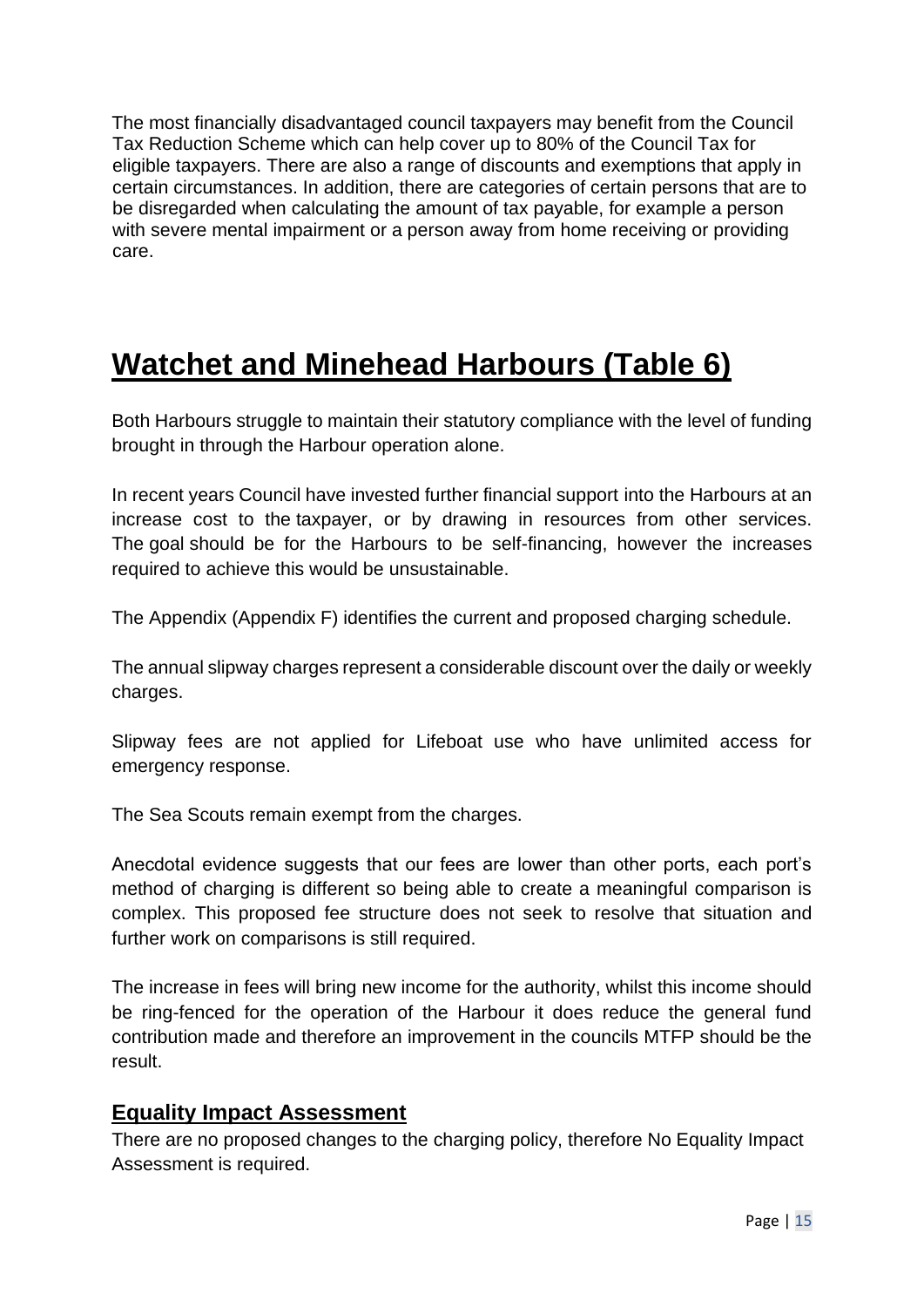## **Budget Impact**

The proposed increase in existing fees, would increase the income budget by approximately £450.

## **Parks & Open Spaces (Table 7)**

#### *Hire and sponsorship of open spaces, parks, roundabouts, plant beds, dog and litter bin collections and sports pitches.*

Fees for the use of public open spaces represents a charge for the loss of amenity for other public uses and contributes towards the cost of maintaining such spaces.

Any services required for an event for example electricity are charged in addition to the basic hire fee. Currently friends' groups, who are raising funds to put back into the parks are not charged a hire fee. Registered charities benefit from a reduction in the advertised rate of 20%.

For flexible hire for small scale fitness activities of less than 50 people for less than 2 hours per session in a single park a one-off charge is made, or for 12 months for up to 5 locations. A flexible hire is offered to support businesses wanting to operate instructor lead fitness activities such as military style boot camps, outdoor yoga, etc. The decision was made previously not to introduce charges for Park Run.

## **Additional Charges**

In addition to the daily basic hire charge a separate fixed price of £60 is payable for hire and events to cover the extensive necessary administration tasks involved in checking the application and raising the Permit to Use the Land. This work is carried out in order to indemnify the Council.

Use of onsite electricity and water supplies will be charged at current unit cost plus a 10% administration fee where utilised.

A refundable damage deposit will also be requested, the rate to be set by an authorised officer of the council, dependant on the type of event.

Additional commercial services requested of the Localities team will be charged at the appropriate chargeable rates.

## **Roundabout sponsorship**

All roundabouts will be charged based on the number of advertising / sponsorship signs that are placed. The rate per sign has been established following research into other southwest council charges. It is proposed that the charge is based upon the number of sponsorship / advertising signs that are permitted on the roundabout rather than a set rate per roundabout.

Roundabouts would have only one sponsor at any one time and would cover a period of 12 months.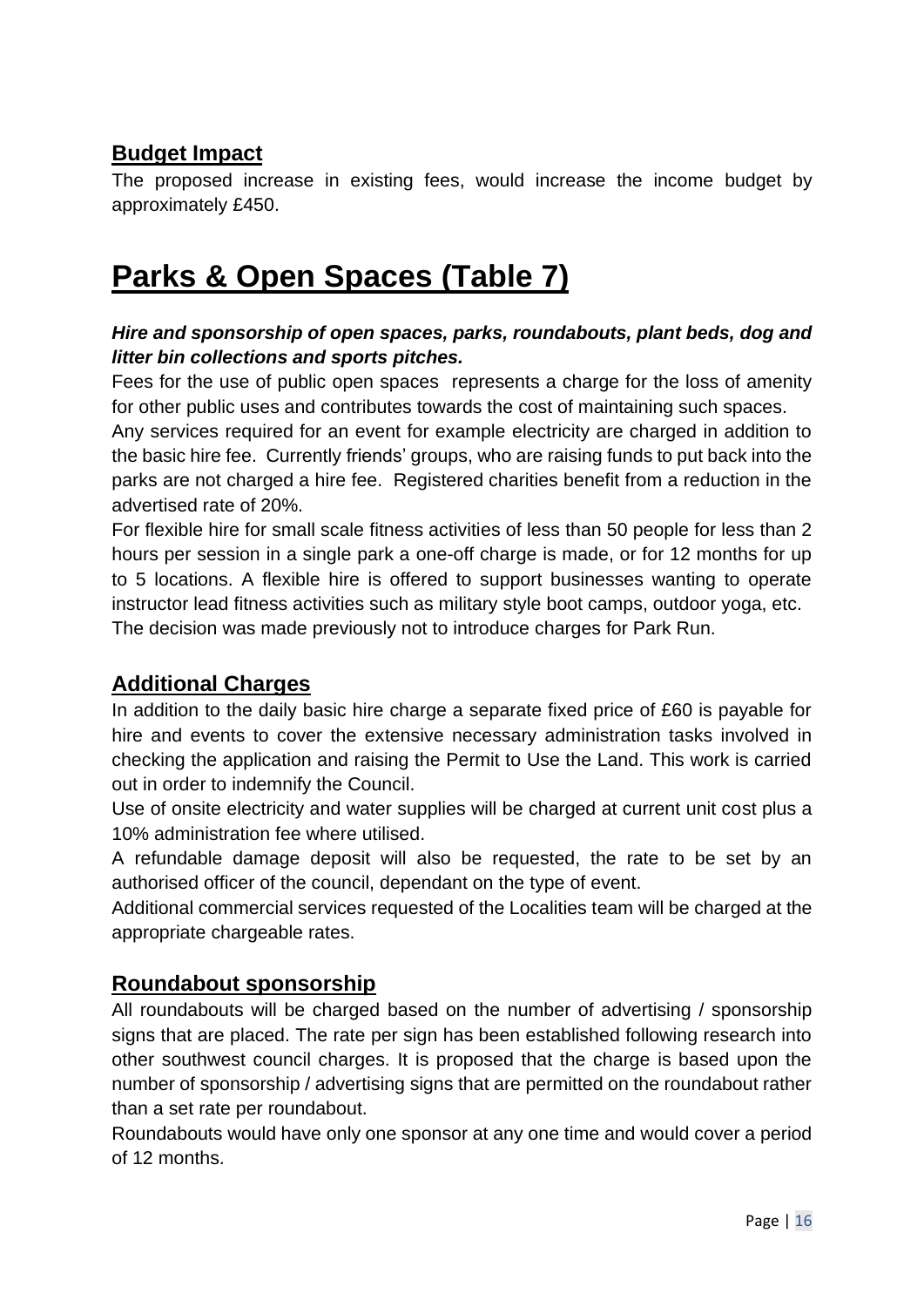Prices are based on whether the roundabout is located on a major or minor road. With a roundabout typically serving 3 or more junctions, it would there have 3 or more signs. We consider this to be good value based on the number of views each sign will get from passing motorists.

The charge above does not cover the provision of the signs which are a further cost of £120 per sign. Signs are limited in size and the service will have final say over the design and wording of the sign.

## **Planting beds**

We occasionally receive request for sponsorship / advertising on flower beds, this charging schedule makes a move towards proactive marketing of these areas and seeks to test the markets interest and affordability. The cost of a planning bed will be less than roundabout sponsorship based on the volume of people that would see it.

#### **Proposed Discounts**

Currently the Friends groups are not charged to hire their particular open space or park. It is proposed that this continues in recognition of the good work done by the various groups in raising the profile of their parks, maintaining the profile and putting funding back into the park, by raising funds and applying for grants not available to Somerset West and Taunton Council.

Registered charities are charged a discounted fee. This discount is 20% across all fees identified in this report.

## **Equality Impact Assessment**

There are no proposed changes to the charging policy, therefore No Equality Impact Assessment is required.

## **Budget Impact**

The proposed increases in existing fees, would increase the income by approximately £3,900.

# **Housing (HRA) Non-Dwelling Rent Setting and Service Charges (Table 8)**

## **Background and Full details of the Report**

Some Council Fees and Charges will no longer be required to go to Full Council for approval under the new delegated powers contained within the Financial Procedure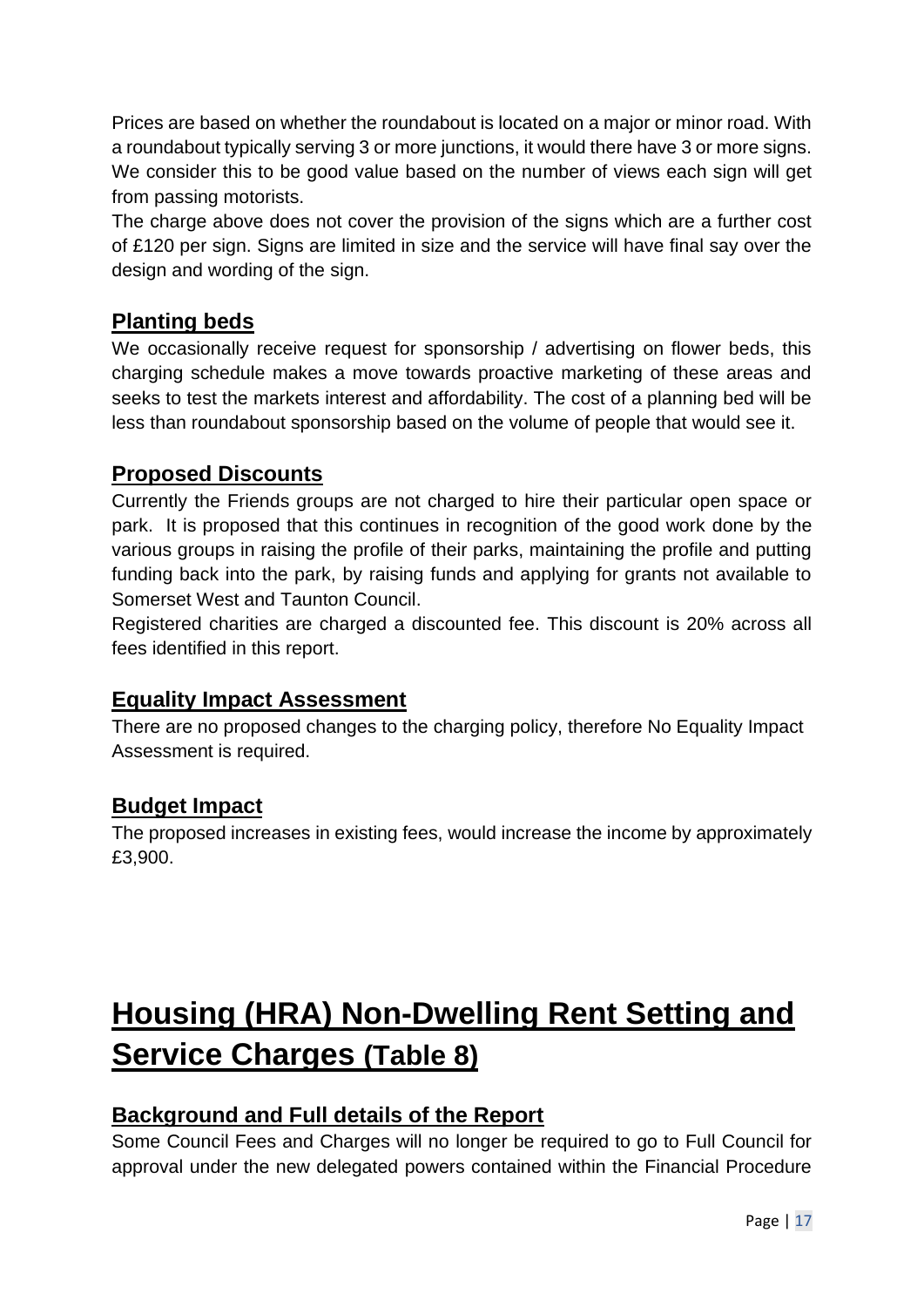Rules adopted by SWT from April 2020. Instead the fees and charges for the HRA will be approved by the Section 151 Officer and this report is provided for information. The exception will be the setting of Dwelling Rents which will still be submitted for Full Council for approval.

#### **Service Charges and Non-Dwelling Rental Income**

This incorporates income from non-dwelling rents (mainly garages but also shops, land access and meeting halls), charges for services and facilities, and contributions to HRA costs from leaseholders and council tenants.

#### **Service Charges** *(Ref: Table 8:A)*

Housing Service Charges are made to housing tenants for the services that they use. Service Charges are set locally each year and are in addition to the Social Rent Charges.

It is proposed that all fees will be increased by CPI+1%, where CPI in September 2021 was 3.1%. with an exception being made for the proposed communal areas service charge.

It is proposed to increase communal service charges from £0.68 to £1.00 per week. The increase reflects the significant amount of work we have invested in new fobcontrolled entry systems, enhanced electrical lighting, and testing and all the associated maintenance costs. The increase is a conservative attempt to increase charges to better recover the costs of these works. Other costs included within this charge include electricity charges for communal areas, cleaning, communal and emergency lighting, servicing of door entry systems, servicing of lifts, communal tv aerials, communal repairs (e.g. fire alarm systems and other items above). We will undertake a detailed service charge review next year to provide a more refined figure. The proposed increase should generate an additional income of £25,109 per annum (total income of £78,468) based on 1509 properties which are eligible for the charge. Charges to leaseholders will continue to be based on actual costs incurred.

#### **Garages** *(Ref: Table 8:B)*

The proposal is to increase garage rents by the same CPI + 1% figure so that they are in line with the Dwelling Rental and Service Charges increase for 2022/23.

For council tenants the weekly rental will increase from £6.64 per week to £6.91 per week – an increase of £0.27 per week.

For private tenants and owner occupiers the weekly rental will increase from £12.18 (including VAT) per week to £12.68 per week – an increase of £0.50 per week.

## **Meeting Halls** *(Ref: Table 8:C)*

The fees levied for 2022/23 for meeting room hire will be increased by CPI+1% and then rounded to the nearest 10p as requested by tenants during feedback provided in 2017/18.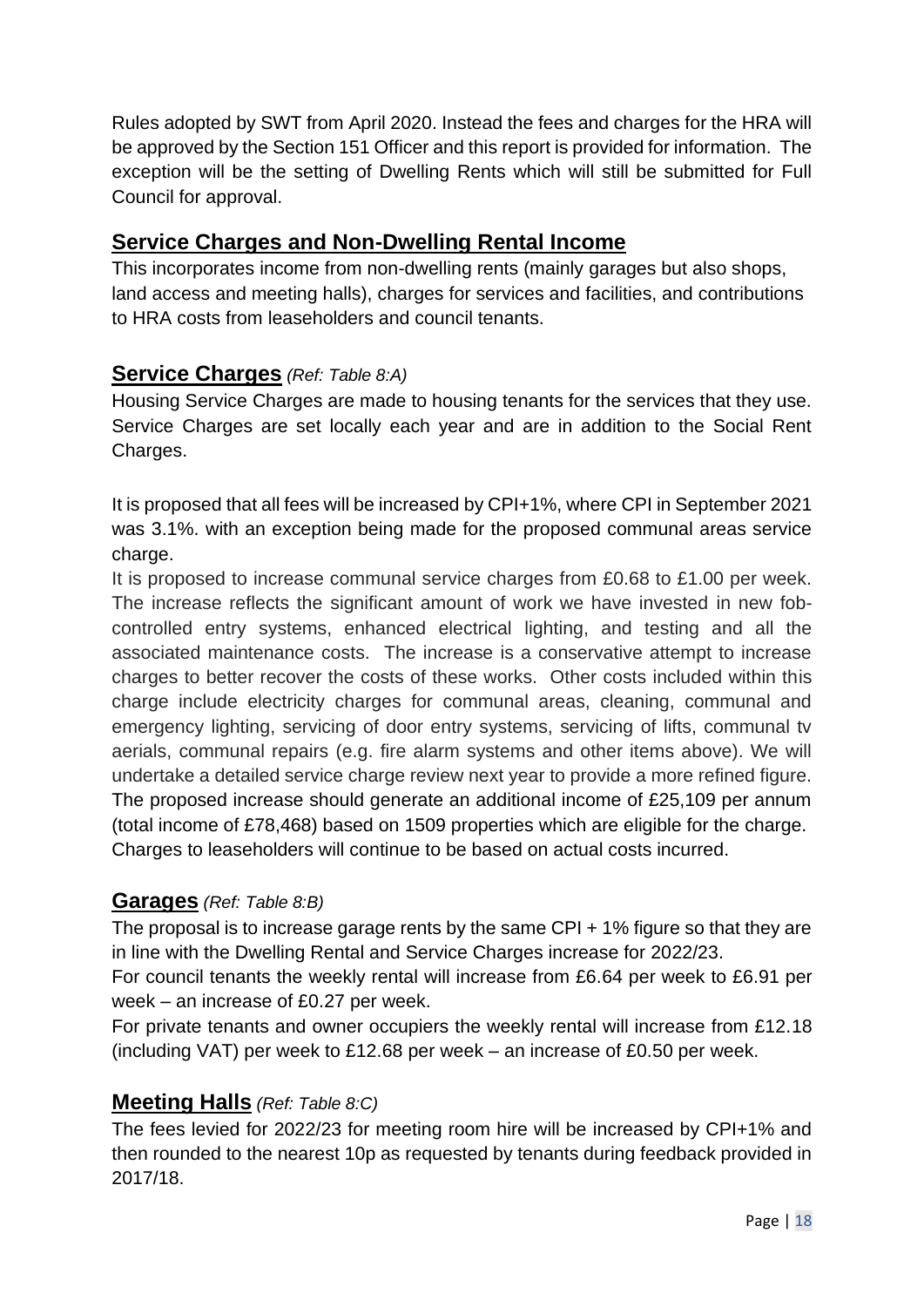#### **Guest Rooms** *(Ref: Table 8:D)*

The fees levied for 2022/23 for meeting room hire will be increased by CPI+1% and then rounded to the nearest 50p as requested by tenants during feedback provided in 2017/18.

#### **Temporary Accommodation** *(Ref: Table 8:E)*

The Homeless Service has an obligation to provide interim accommodation for Customers whom they owe a statutory duty. Their use of our HRA stock, designated as temporary accommodation is preferable to commercial Bed and Breakfast which does not have cooking facilities and is more expensive.

The fee for temporary accommodation was previously broken down into two elements: the licence fee and the service charge.

A detailed analysis by the Homelessness Specialist of the costs of temporary accommodation and the income received through the licence fee has shown a significant shortfall. The reasons why the income levels do not cover the service costs are largely due to higher void turnaround (due to temporary nature of stay); higher levels of repair costs on properties, both during occupancy and at void and increased levels of licence fee arrears from some customers where recovery has been challenging. There are also additional management costs generally to address issues such as anti-social behaviour which are higher than in stock where residents are more settled.

The proposed increase in licence fee levels will not cover the entire cost of the service but it will cover more than the previous charges did. We are confident that the increased charges will not prove unaffordable as 93% of arrears cases are currently related to those receiving benefits which will cover the new proposed charges. 74% of current licence holders are in receipt of some level of Housing Benefit with the remaining 26% being self-funders. This new proposal which contains this proposed increase has been drafted and agreed with the Benefit Specialist.

We have also recently introduced the lean rent collection process that has been so successful for the HRA into the approach to collect temporary accommodation rent, which should lead to fewer tenants experiencing arrears.

#### **Exceptions:**

Charges for properties not on mains sewerage and shared ownership.

These properties charges for sewerage will be increased in line with the Wessex Water increases for 2022/23 once known. Wessex Water rates for sewerage standing charge per annum and poundage charges are used in the system calculation.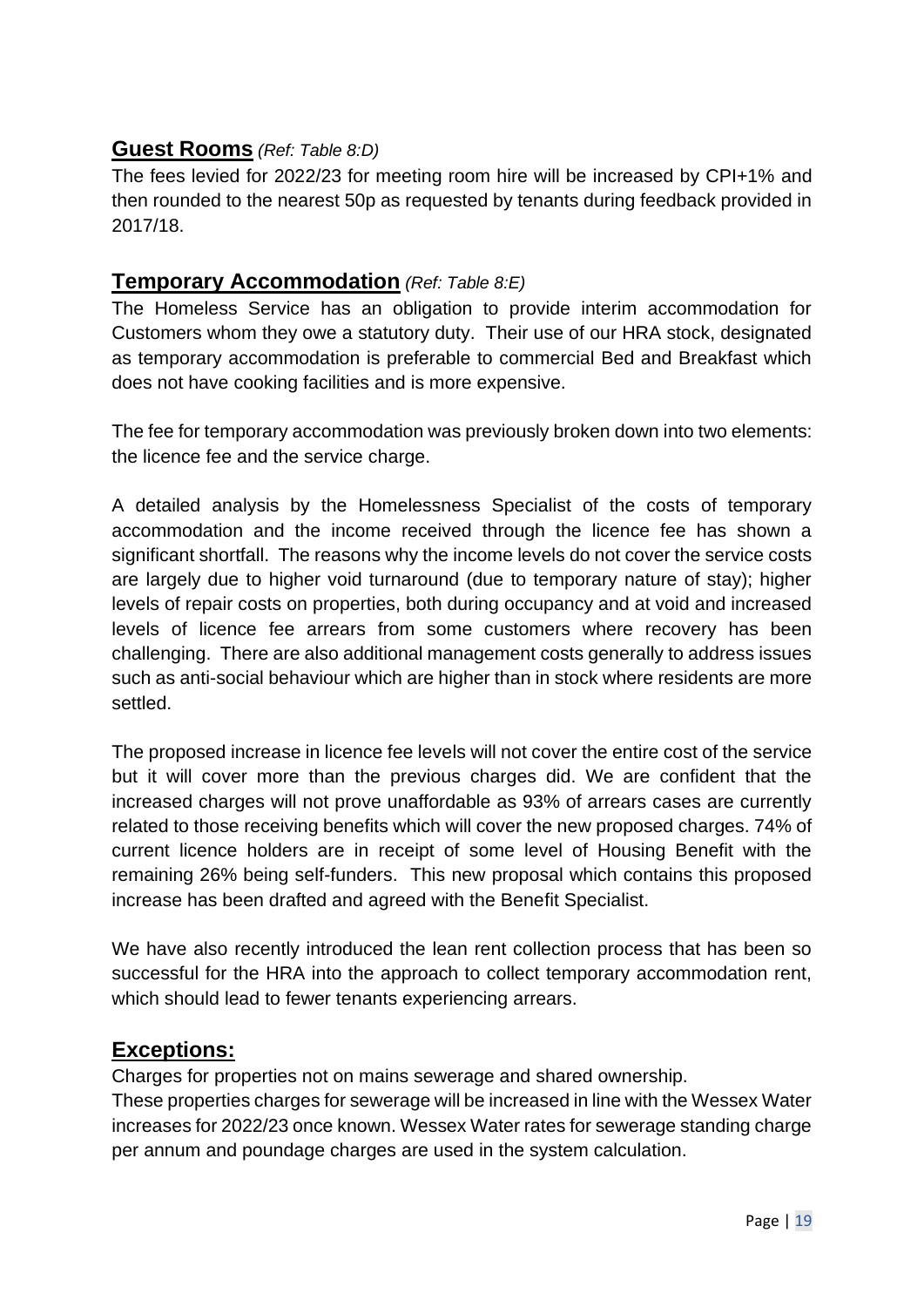For 2021-22 these are £7.00 per annum for unmetered sewerage standing charge and £1.68 for the poundage charge payable per £ of rateable value of the property.

Wessex Water will publish their new charges in February 2022 (available from their website) for 2022/23.

#### **Shared Ownership**

Shared ownership rental charges will be in accordance with the lease agreement.

#### **Legal Implications (if any)**

Through Section 2 Part 24 of the Housing Act 1985 (as amended by Local Government & Housing Act 1989) SWT are permitted to make the charges detailed above.

#### **Equality and Diversity Implications (if any)**

An Equality Impact Assessment form has been completed and Housing Services will continue to provide a number of initiatives to enable service users to manage their finances and maximise their income (such as the Debt and Benefit drop in sessions at Moorland House held weekly, as well as access to Case Managers who are experienced at debt and benefit advice, as well as signposting to external agencies i.e. CA).

#### **Consultation**

These proposals have been presented to and supported by the Council's Tenant Strategic Group.

## **Land Charges (Table 9)**

## **Background**

Under the Local Land Charges Act 1975 ('the Act'), each registering authority is responsible for keeping a register of local land charges for its area and an index in which the entries can be readily traced. In addition, to also hold and provide other information on a number of matters of importance to purchasers of property: e.g. road schemes, the property's planning and building control history, environmental information, Compulsory Purchase Orders, Community Infrastructure Levy liabilities, Section 106, Enforcements, and various notices and information which affect the property.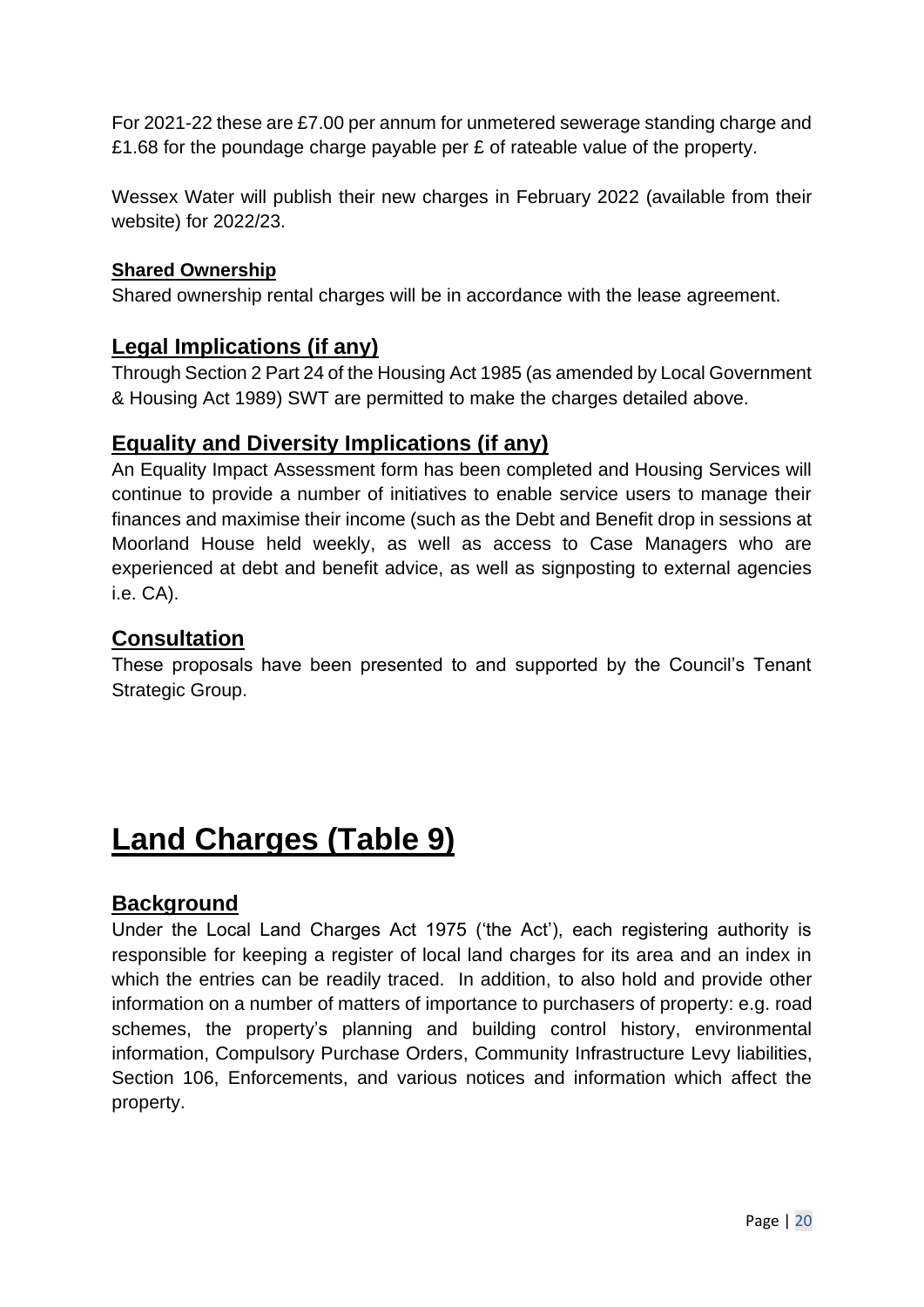## **Budget Impact**

Local Land Charges is a fee earning, self-financing service that operates on a rolling three-year cost recovery basis. The budget currently projects a surplus in the department so an increase in fees is not required.

#### **Legal Authority**

The Local Authorities (England) (Charges for Property Searches) Regulations 2008 make provision authorising local authorities in England and Wales to set their own charges in a scheme, based on full cost recovery, for carrying out their main Local Land Search functions. The principles of the charge's regulations require authorities to ensure that the price charged is an accurate reflection of the costs of carrying out the Local Land Charge function and not for creating surplus.

Regulations 4. 5 and 7 allow a local authority to make a charge for granting access to property records or answering enquiries about a property, or if it makes or proposes an internal recharge. Exceptions apply where it may or must impose a charge apart from these regulations or in respect of access to free statutory information (e.g. public registers; Environmental Information Regulations).

Regulation 6 explains how the charges must be calculated. These must be no more than the cost to the local authority of granting access to the records and must be calculated by dividing a reasonable estimate of the total costs by a reasonable estimate of the number of request for access likely to be received. A local authority must take all reasonable steps to ensure that over the period of any three consecutive financial years the total income does not exceed the total costs for granting access to property records. Where a local authority makes an overestimate or underestimate of the unit charge for the financial year, it must take this into account in determining the unit charge for the following financial year.

Regulation 9 relates to transparency in setting of charges and stipulates that during each financial year, a local authority must publish a statement setting out the estimates the local authority has made (estimates of total costs and estimates of numbers of requests) in respect of the unit charge for the following financial year, the basis for these estimates and the amount of the unit charge.

Looking across the three year rolling period we have an under recovery in 2019/20 but an over recovery in 2020/21, with the impact of COVID and the removal of stamp duty this last year has meant increased income for Land Charges however it would appear the housing market is now levelling out to a more normal level of activity therefore it seems reasonable to leave fees at the current level and make a review again next year when fee levels should be more stable. Any excess is retained by the service in an EMR, as required by statute.

No changes to be made for this year.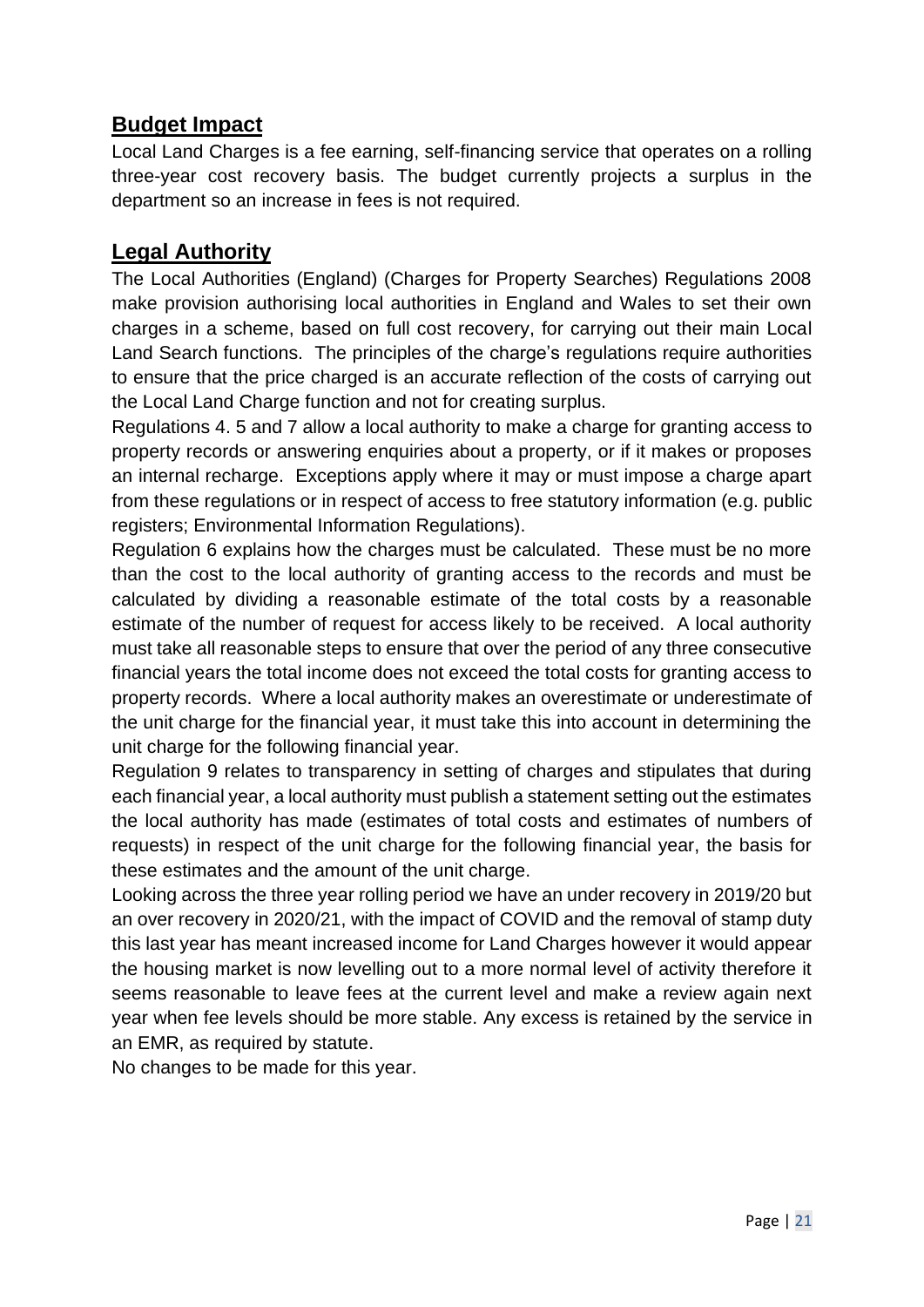# **Licensing (Table 10)**

This report looks at all areas of the Licensing service and reviews the current fees and charges associated with delivering the service.

**The fees are based on the full cost recovery model underpinned by the Local Government Association 'Open for Business – LGA guidance on locally set license fees' 2017.**

The Licensing Service offers advice, processes applications, monitors compliance and undertakes enforcement action across several different regimes, including.

- Animal Welfare (animal boarding, dog breeding, dangerous wild animals, zoos, pet shops, hiring of horses and keeping or training of animals for exhibition)
- Caravan Sites
- Charitable Collections (street & house to house Collections)
- Gambling Act 2005
- Licensing Act 2003
- Highways Act 1980 (s115E permissions)
- Scrap Metal Dealers Act 2013
- Sex Establishments (shops, cinemas, and sexual entertainment venues)
- Skin Piercing
- Street Parties
- Street Trading
- Taxis (vehicles, drivers & operators)

In accordance with case law and the Provision of Services Regulations no fee is levied in respect of enforcement action against unauthorised activities, except for licences issued under the The Animal Welfare (Licensing of Activities Involving Animals) (England) Regulations 2018.

#### **Equality Impact Assessment**

There are no proposed changes to the charging policy, therefore No Equality Impact Assessment is required.

#### **Budget Impact**

The Licensing Service cannot charge for some of its services, but fees are applied to chargeable services. Non-chargeable costs are borne by the Council.

Figures calculated for the 2022/23 fee setting are part of an ongoing process towards recovering as much of the reasonable costs of the service as possible. The figures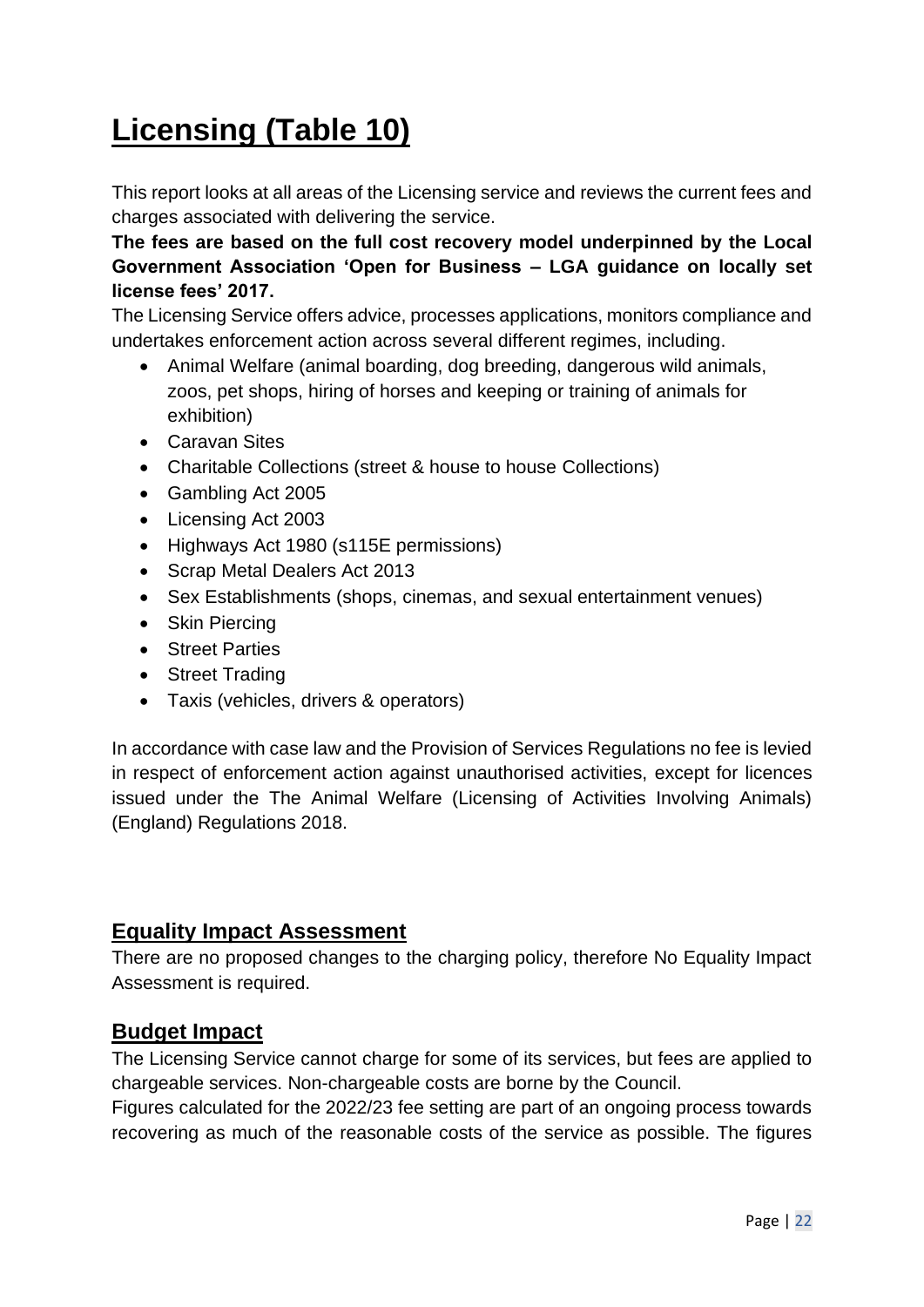have been further refined over the previous year and these offer a reasonable position in respect of the costs incurred in the uninterrupted processing of applications.

All fees have been constructed on an anticipated number of applications. Should application numbers fall below the anticipated figure, then the level of cost recovery required may not be achieved. Over- or under-recovery based on the target level is dealt with on a rolling basis and is reflected in the fees charged the following year.

## **Animal Licensing**

The following legislation allows for a local authority to charge fees for the consideration of an application for the grant, renewal or variation of a license including any inspection relating to that consideration, and for the grant, renewal, or variation.

- The Animal Welfare (Licensing of Activities Involving Animals) (England) Regulations 2018
- Dangerous Wild Animals Act 1976, s1(2)(e)
- Zoo Licensing Act 1981, s15

The Animal Welfare Regulations also allow the local authority to include within its fees 'the reasonable anticipated costs of enforcement in relation to any licensable activity of an unlicensed operator'.

There is no upper limit on the maximum fee that can be charged but local authorities are not allowed to make a profit, and the fees charged must be reasonable and proportionate.

## **Caravan Sites**

The Caravan Sites & Control of Development Act 1960 as amended by the Mobile Homes Act 2013 allows for a local authority to charge fees for the consideration of an application for a license.

A local authority who have issued a site license in respect of a site in their area may require the license holder to pay an annual fee fixed by the local authority. Currently SWTC does not charge an annual fee, but this is being explored as part of the ongoing work being undertaken around licensing fees and charges.

The Mobile Homes (Requirement for Manager of Site to be Fit and Proper Person) (England) Regulations 2020 introduced a new requirement for site managers to be fit and proper persons and allows local authorities to charge a fee for the consideration of an application, grant, renewal or transfer.

There is no upper limit on the maximum fee that can be charged but local authorities are not allowed to make a profit, and the fees charged must be reasonable and proportionate.

## **Charitable Collections**

SW&T are unable to recover any cost in administering the licensing regime for street collection and house to house collection permits.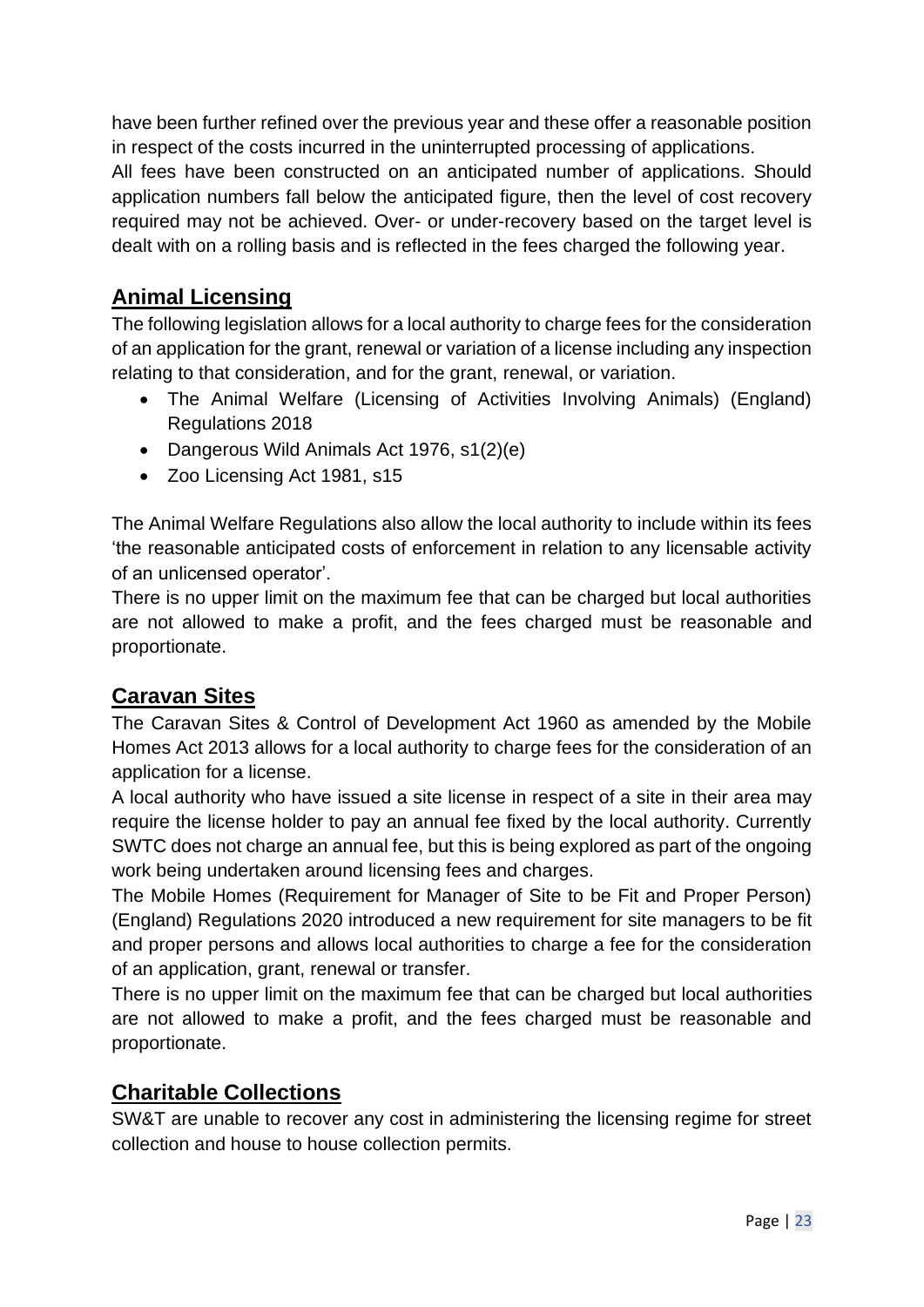## **Gambling Act**

The maximum fees are set centrally by the Government. Local discretion can be exercised over fees or levels of cost recovery up to the maximum permitted fee. SWTC currently levy 85% of the maximum fee permitted as the original fee levels set by government included an element for enforcement against unlicensed operators and the Provision of Services Regulations 2009 removed the ability to charge for such activities. The 85% is consistent across all licensing authorities in Somerset. The Gambling Act also includes an annual fixed fee.

#### **Licensing Act**

These fees are set centrally by the Government and currently there is no local discretion over fees or levels of cost recovery. SI 2005 No79 The Licensing Act 2003 (Fees Regulations) 2005.

The Licensing Act also includes an annual fixed fee, based on the properties business rates.

#### **Scrap Metal Dealers**

The Scrap Metal Dealers Act 2013, Schedule 1 s6 allows a local authority to charge a fee for the consideration of an application.

There is no upper limit on the maximum fee that can be charged but local authorities are not allowed to make a profit, and the fees charged must be reasonable and proportionate.

#### **Pavement Licenses**

Pavement licensing is dealt with under either:

- The Highways Act 1980, s.115F 3(c), or
- The Business and Planning Act 2020

The latter sets a maximum fee of £100 to accompany an application.

There is no upper limit on the maximum fee that can be charged for Highway Act applications, but local authorities are not allowed to make a profit, and the fees charged must be reasonable and proportionate.

#### **Sex Establishments**

The adoption of Schedule 3 under Part II of the Local Government (Miscellaneous Provisions) Act (LG(MPA)) 1982, allows SWTC to charge a fee for the consideration of an application to grant, renewal or transfer of a license.

There is no upper limit on the maximum fee that can be charged but local authorities are not allowed to make a profit, and the fees charged must be reasonable and proportionate.

## **Skin Piercing**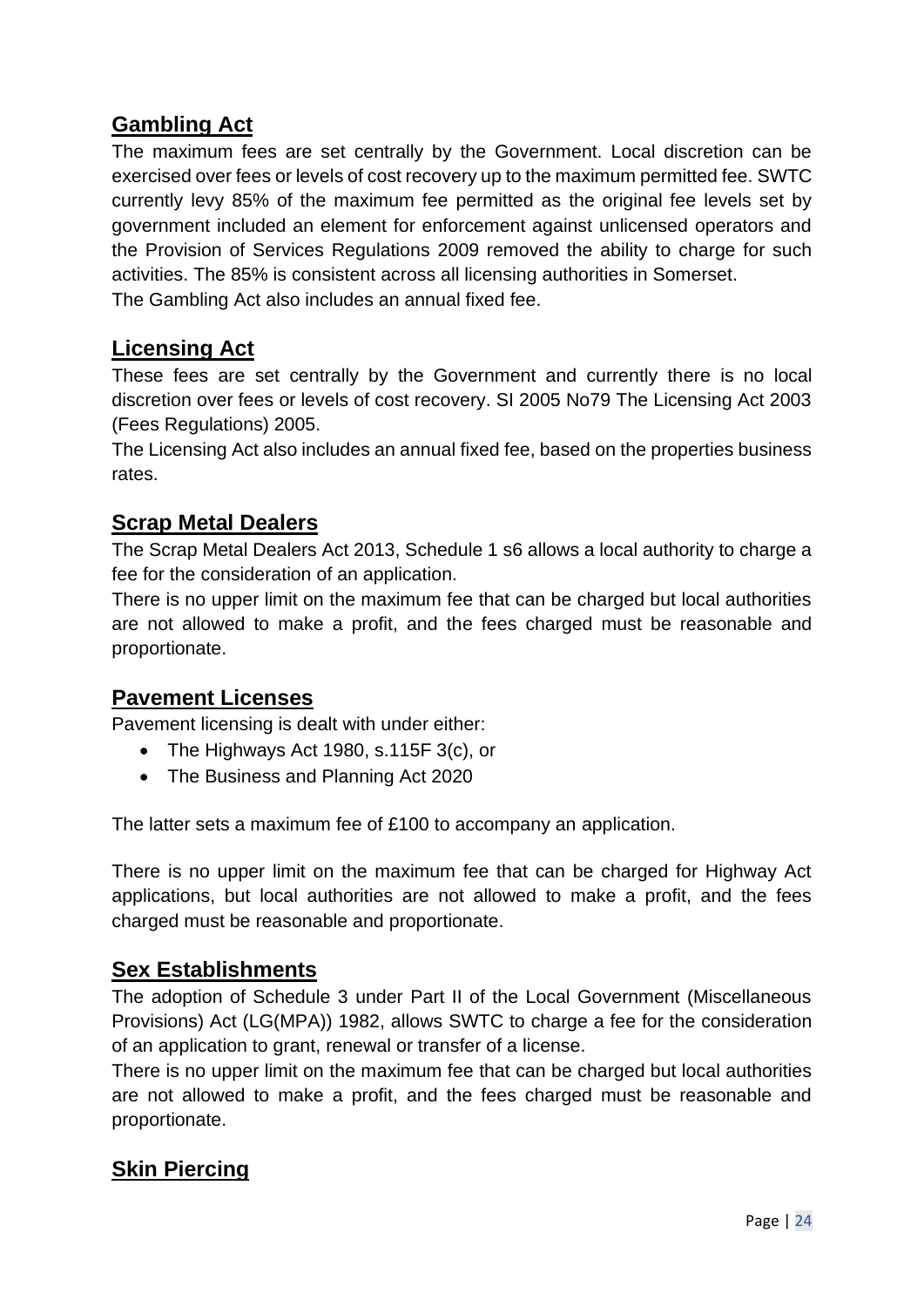The adoption of Part VIII of the LG(MPA) 1982, allows SWTC to charge a fee for the consideration of an application to register acupuncture, tattooing, ear-piercing and electrolysis.

There is no upper limit on the maximum fee that can be charged but local authorities are not allowed to make a profit, and the fees charged must be reasonable and proportionate.

#### **Street Parties**

SWTC are unable to recover any cost in administering the licensing regime for street parties or road closures made under s21 of the Town Police Causes Act 1847.

## **Street Trading Consents**

The adoption of Schedule 4 the Local Government (Miscellaneous Provisions) Act 1982, allows SWTC to charge a fee for the consideration of an application to grant or renewal of a street trading consent.

There is no upper limit on the maximum fee that can be charged and local authorities can set the length of consents, but local authorities are not allowed to make a profit, and the fees charged must be reasonable and proportionate.

#### **Taxis**

The Local Government (Miscellaneous Provisions) Act 1976, allows SWTC to charge a fee for the consideration of an application to grant, renewal or transfer a hackney carriage or private hire vehicle and any other associated applications.

However, in the case of taxi and private hire driver licensing, it is not just the cost of enforcement against unlicensed drivers which cannot be recovered but also enforcement against licensed drivers as well. It is estimated that, in 2020/21, driver enforcement costs were £6,985.

Taxi fees are calculated in isolation from the wider licensing regime.

There is no upper limit on the maximum fee that can be charged but local authorities are not allowed to make a profit, and the fees charged must be reasonable and proportionate.

#### **Recommendation**

Fees for applications under the Licensing Act 2003 and Gambling Act 2005 are set by statute so increases under local arrangements are not currently possible. For those fees where local discretion exists, they cannot exceed the parameters set out within the appropriate statutes.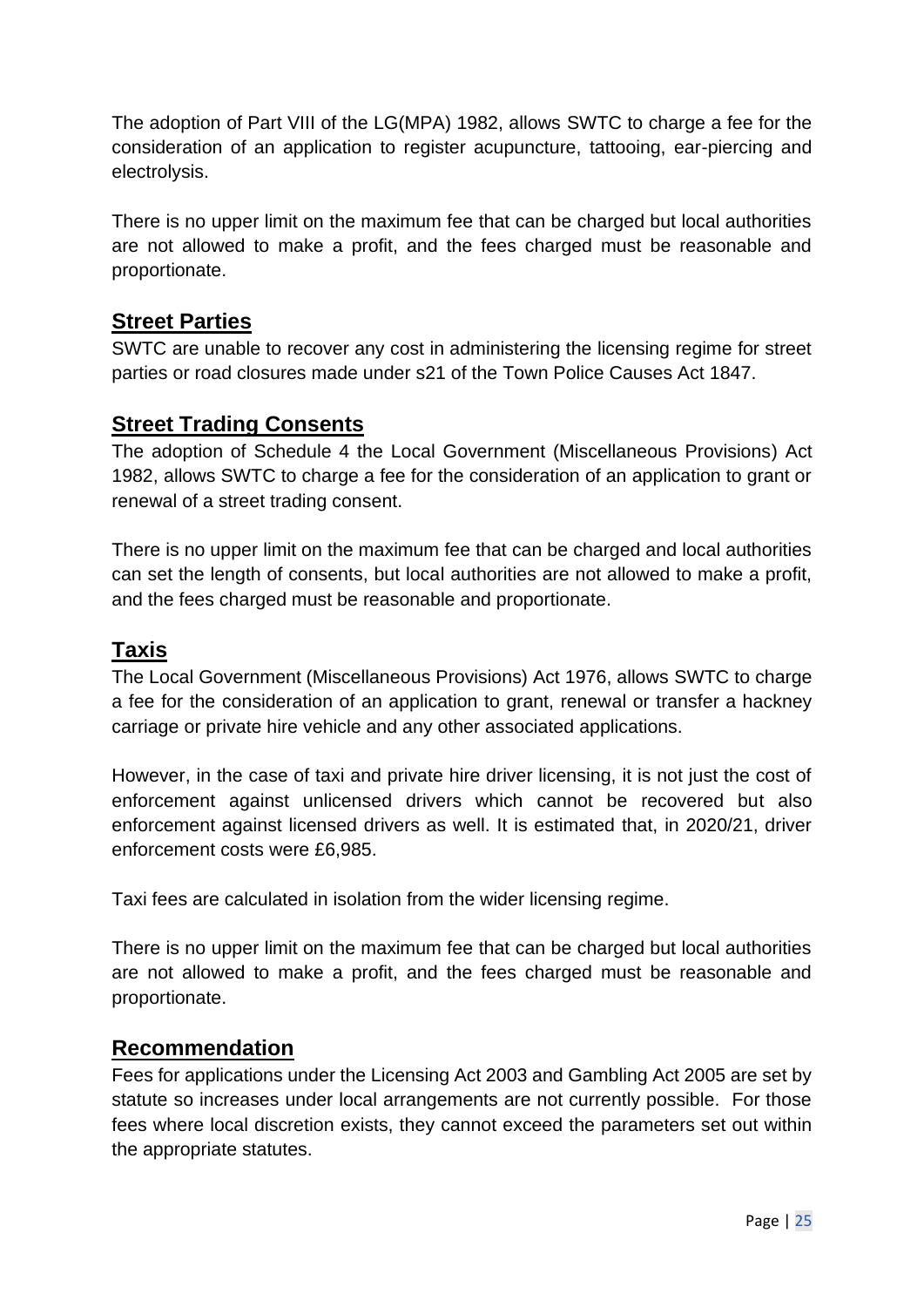Guided by case law and through the results of the costs analysis detailed above the suggested fee levels are set to achieve, as far as possible, full recovery for the projected costs to the Council of unfettered administration and supervision of the various licensing regimes.

It would be unlawful for the Council to deliberately set fees to make a profit and any over (or under) recovery will need to be redressed in future fee levels.

In order to ensure fees levied are reasonable and lawful, consideration can only be given to setting fees at the level suggested or at a level lower than those set out within the report thereby subsidising those businesses regulated by the Council's Licensing Service.

# **Planning (Table 11)**

## **Background**

Planning have the facility to provide Customers with advice and information when they are considering a development proposal; welcoming and encouraging discussions before applications are submitted.

This service is an opportunity to better understand the way in which an application will be judged against the policies in the development plan and other material considerations.

As a result of the time and resources involved in giving pre-application advice, we operate pre-application charges based on the type of proposal. This means that the service does not fall as a general cost to the council taxpayer.

## **How the Scheme Works**

Requests for pre application advice need to be made by completing the website Pre-Application Advice Application Form and providing details and/or plans of the proposal, details are also provided to take a payment by telephone. Meetings where they are required will be attended by an appropriate professional officer from the Council. These will be either in the Council offices, or virtually or, if considered more appropriate, on site. Not every Pre-Application Advice application will require a meeting or site visit. Information about the site and details about the scheme need to be provided. More details are provided on the Council's website. Information required will normally include:

a) Application Form available from the websites.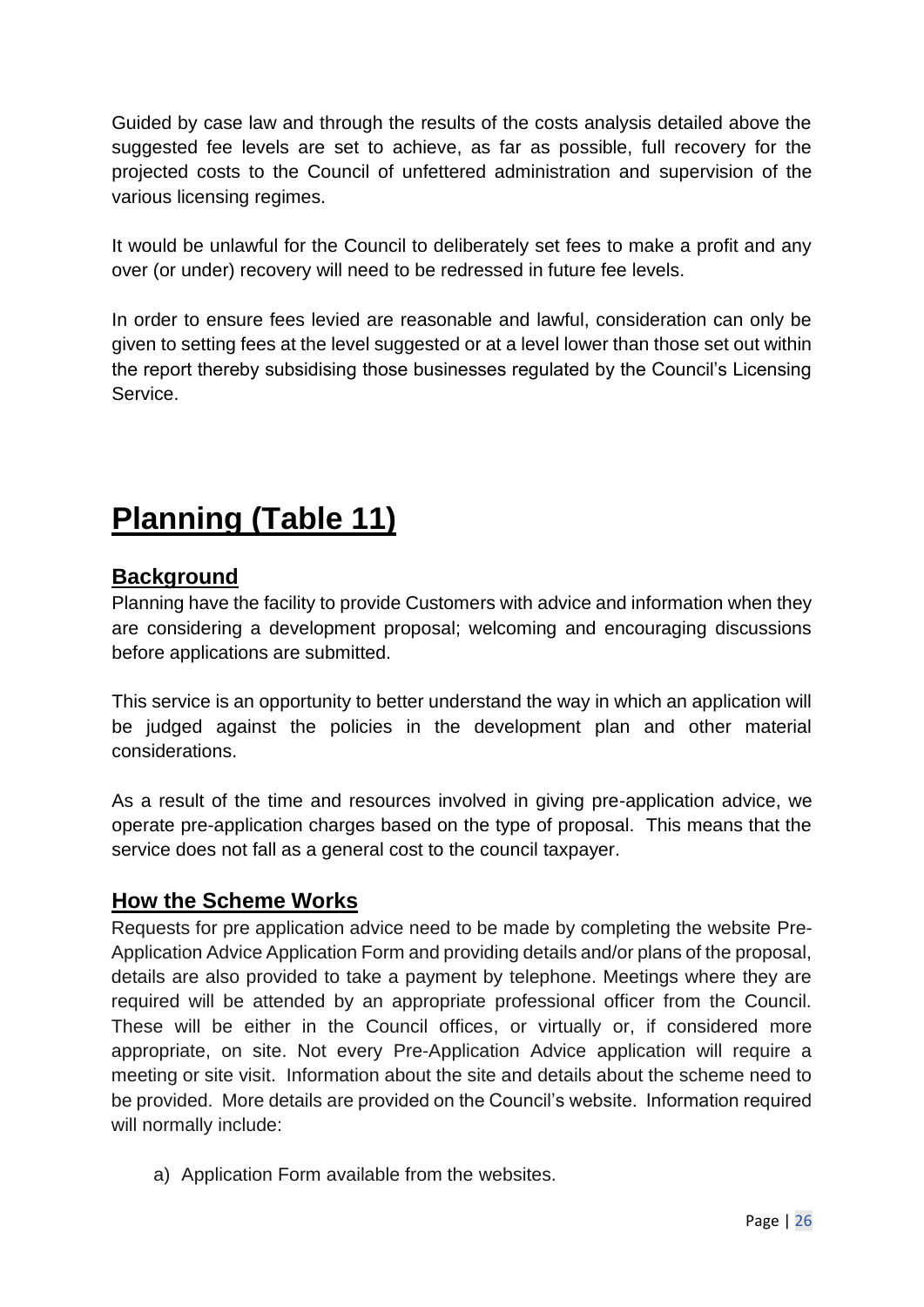- b) a description and summary of proposals, and preferably sketch plans.
- c) if possible, photographs of the site.
- d) A site location plan.

## **Legal Authority**

Fees for planning applications are set nationally. However, charges for pre-application discussion are discretionary. Local Planning Authorities are able to charge for providing pre-planning application advice using discretionary charging powers under Section 93 of the Local Government Act 2003 ('2003 Act). The majority of authorities now charge for this service, with the income being reinvested in the service. In setting the charges there needs to be a balance set between recouping the full cost of the service provided and encouraging developers to engage with the Council as early as possible.

Somerset West and Taunton Council charges are set at a figure that will not generally discourage developers from contacting the Council, considering the undoubted benefit gained from obtaining greater certainty of the likely outcome. The charges continue to represent a tiny fraction of the cost of carrying out any form of development.

## **Charges**

(See Appendix A for Details of Charges.)

## **Pre Application Advice Charges**

Pre-Application Fees were increased in 2020 by 10%; the Bank of England Inflation Calculator would have indicated an increase of 15% would have been in line with inflation but the Council capped charges at 10%. In 2021 we decided to only raise the amounts to round the figures up slightly to make them more straight forward for Customers and Staff to quote.

This year, there are no proposals to increase fees. The planning service due to an increase in the number of planning applications being received and an increased level of work due to phosphates is unable to enhance the current service provided and provide responses to tight time targets. For larger schemes requiring advice Planning Performance Agreements are available which as they provide certainty around income allow the Council to use the fees to pay for additional staff resource. The hourly rates charged in Planning Performance Agreements are consistent with the rates for preapplication advice. Historically planning application fee income over and above the cost of the development management service has not been reinvested in additional staff resources. This is a challenge for the service in dealing with increased workloads.

## **Parish Delegation Meeting Attendance Charges**

Somerset West and Taunton has three Parish Delegation Agreements with Wellington Town Council, Pitminster Parish Council and Milverton Parish Council where these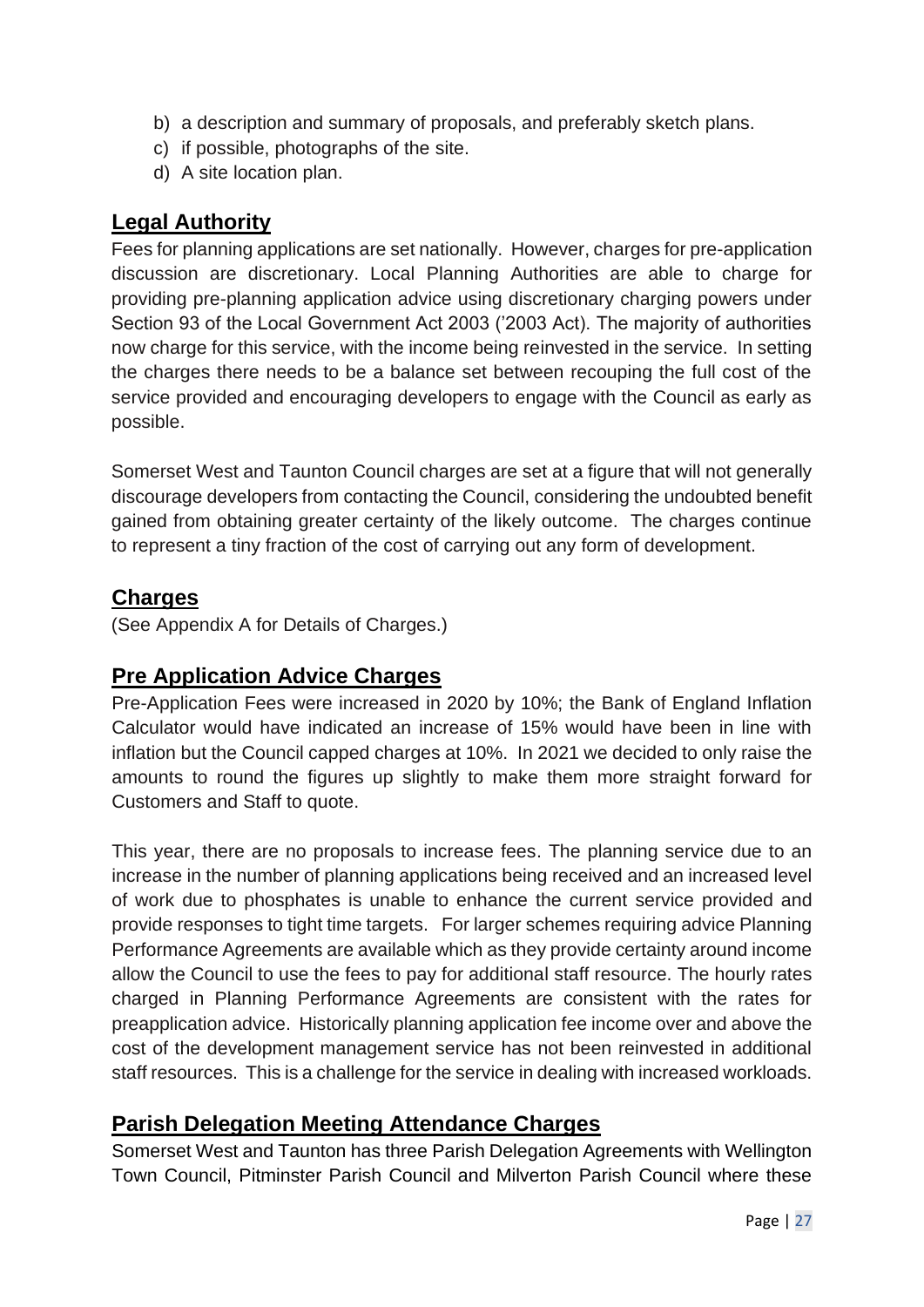Parish Councils determine some minor applications at local level. This scheme has been in existence since the mid-1990s and remains the only scheme of its type in the country.

We currently charge £150 per meeting and there is no proposal to change this fee for 2022/23.

#### **Discounts**

This scheme does not include any discounts and all requests for advice within other areas of the Council will be charged accordingly.

#### **Budget Impacts**

As stated above, the ability of the Council to increase fees is limited to specific services, which are currently high when benchmarked against other Council's, with the majority of fees set nationally. Increases in payroll and operating costs have been offset by a reduction in the budget for mainly phosphate related planning application guarantee refunds, against specific planning applications identified for 2021/22.

## **Equality Impact Assessment**

| What are you completing this impact                      | <b>PLANNING ADVICE CHARGES</b> |  |
|----------------------------------------------------------|--------------------------------|--|
| assessment for? E.g. policy, service area                | 2021                           |  |
| Section One – Aims and objectives of the policy /service |                                |  |

#### **PLANNING**

To provide a proactive planning service from pre-application to delivery and monitoring

- Responsible for overseeing building development in Somerset West and Taunton
- Co-ordinating the way our surroundings develop
- Preventing developments which are not appropriate
- Investigate breaches of planning regulations

#### **Section two – Groups that the policy or service is targeted at**

All Groups have the potential to be affected; however, the perspective is that the only significant increases in charges are for major developments whereby the pre application charge is an insignificant part of total development costs.

#### **Section three – Groups that the policy or service is delivered by**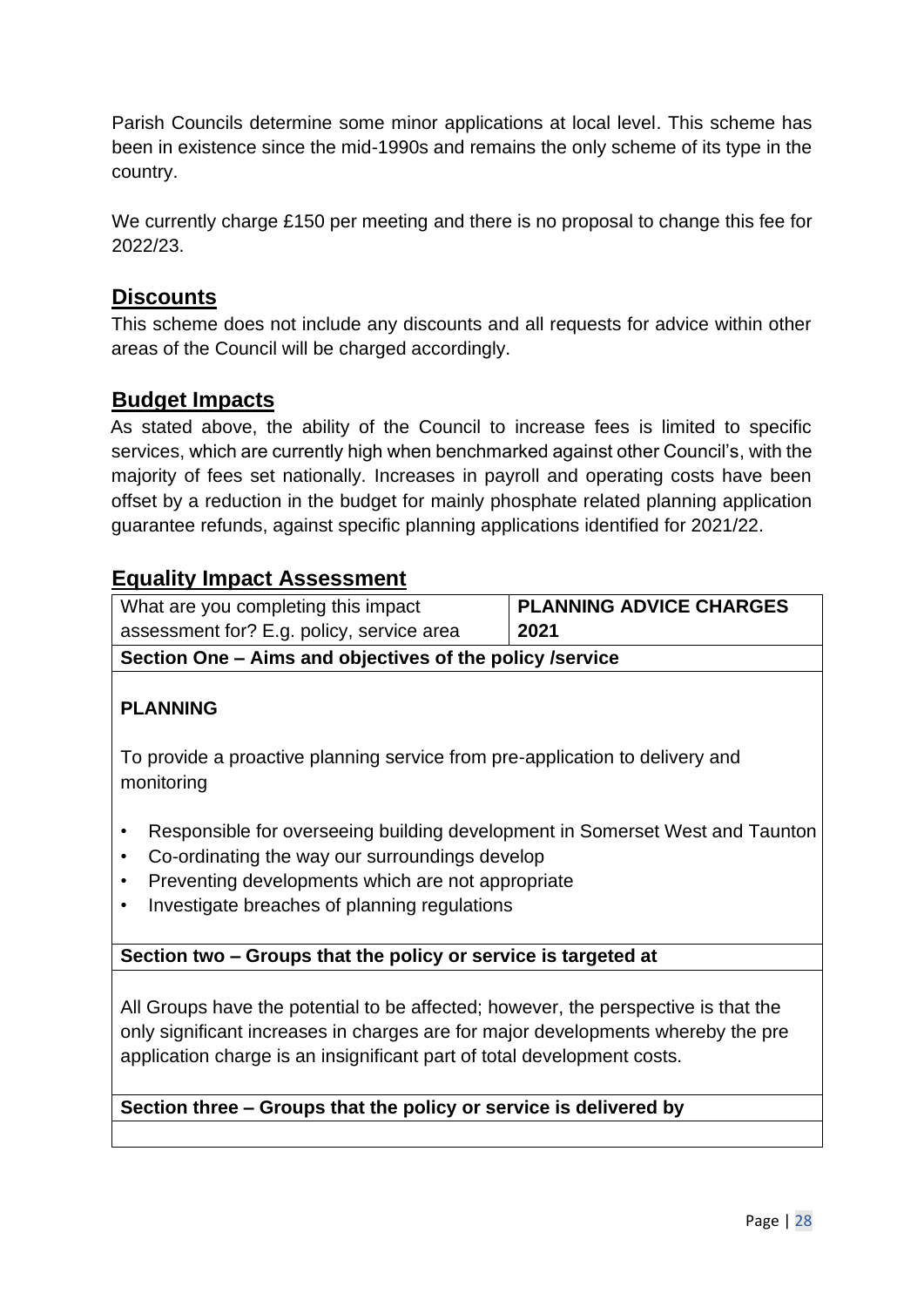The Development Management staff, and Business support staff will administer and provided the pre applications advice – as per current procedures.

#### **Section four – Evidence and Data used for assessment**

Approximately 35-40 major planning applications are received per year (2% of all application). Pre-applications advice, which is encouraged with such application, will attract the higher fee. As previously stated, the pre application charge is an insignificant part of total development costs.

**Section Five - Conclusions drawn about the impact of service/policy/function on different groups highlighting negative impact or unequal outcomes** 

The impact of this planning advice charges will be equal for all groups.

#### **Section six – Examples of best practise**

Officers work across the Council and community with specific groups e.g. Gypsy Forum

#### **Recommendation**

Only the charges for pre application advice and Planning Performance Agreements (PPAs) are within the discretion of the Council to increase as fees for planning applications are set nationally. The existing SWT charges for pre application advice and PPA fees are above the charges levied by other Somerset districts, so any increase is difficult to justify and may result in a lower take up of the service as many of the applicants are aware of the discrepancies. Furthermore, the service is currently unable to deliver an increased level of service to justify any fee increase, as identified in the above paragraph on pre application advice charges. For these reasons it is not proposed to increase the charges in 2022/23.

## **Electric Vehicle Charging Points**

The introduction of charging for electricity used at publicly owned and maintained electric vehicle charge points.

The aim of the proposed charging approach is to ensure full cost recovery for the operation of the electric vehicle charge points.

Includes all costs to the council (energy, maintenance, administrative and management) into cost per unit of electric consumed, which allows for full cost recovery to be borne equally by all customers based on actual usage.

Most capital costs to date have been provided by way of grant from the Office for Zero Emission Vehicles (OZEV). Any capital costs borne by the council have also been included in the full cost recovery model.